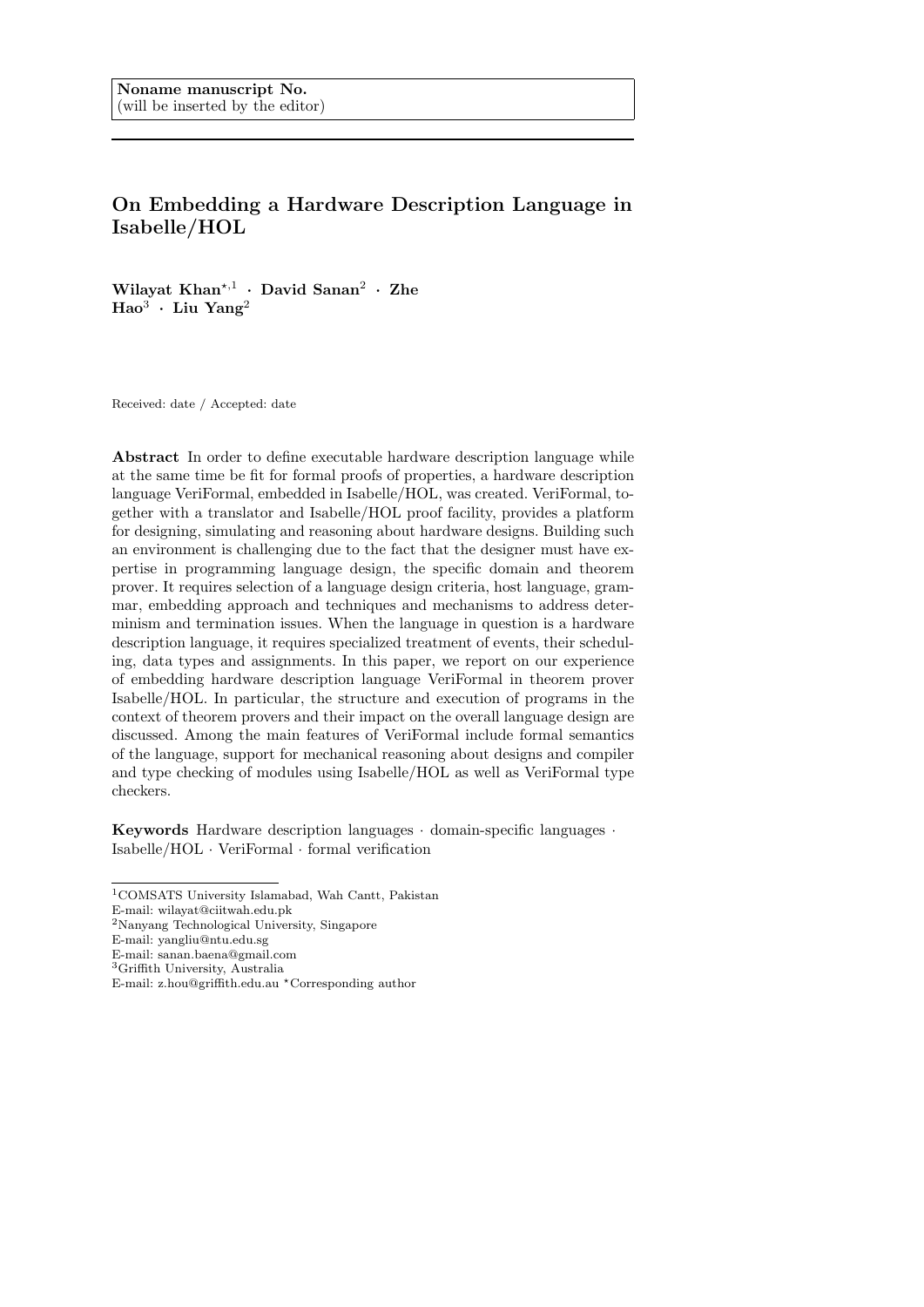# 1 Introduction

To verify hardware circuits and systems, one proves the correctness of the implementation with respect to some formal specification. Due to the size and complexity of digital systems, they are described in terms of functions using higher-level mathematical notations such as Hardware Description Languages (HDLs). Most of the HDLs, such as Verilog [54] and VHDL [4], do not have formal semantics and such a loosely defined semantics [49] restricts them only to simulation. While simulation-based verification is common in the industry to show presence of errors, it fails to guarantee their absence [49]. Furthermore, a property P of the design under test D defined in Verilog can be tested by simulating only against limited number of inputs: it is computationally infeasible to simulate the design for all possible inputs  $(2^{256})$  when each input is 256-bits wide.

There is a semantic gap [24] between such HDLs and the logic used in the formal verification and hence they cannot be used to mathematically prove properties of the designs described in them. Hardware circuits can directly be modelled using other mathematical logic notations [30, 32], but this approach is not acceptable to many designers and computer tools such as simulators [10]. To fill this gap, a semantic approach [10] is taken: a formal model of hardware description language is built in a theorem proving environment such as Isabelle/HOL. The formal language, ideally defined in a proof assistant, enables semi-automated verification of hardware designs. The HDL VeriFormal [36] is such a language with formal semantics embedded in the proof assistant Isabelle/HOL [47].



Fig. 1: Formal verification of digital circuits [28]

The formal approach to checking correctness of digital circuits is described in the Figure 1. Formal models of the digital circuit under verification and the properties of interest as theorems (both described in VeriFormal) are fed into an ITP engine (Isabelle/HOL in our case) and a mathematical proof that the (model of the) circuit holds the properties is carried interactively. Unlike simulation, the property  $P$  of the design  $D$  defined in an HDL with formal semantics can be mathematically proved, against all possible inputs, using the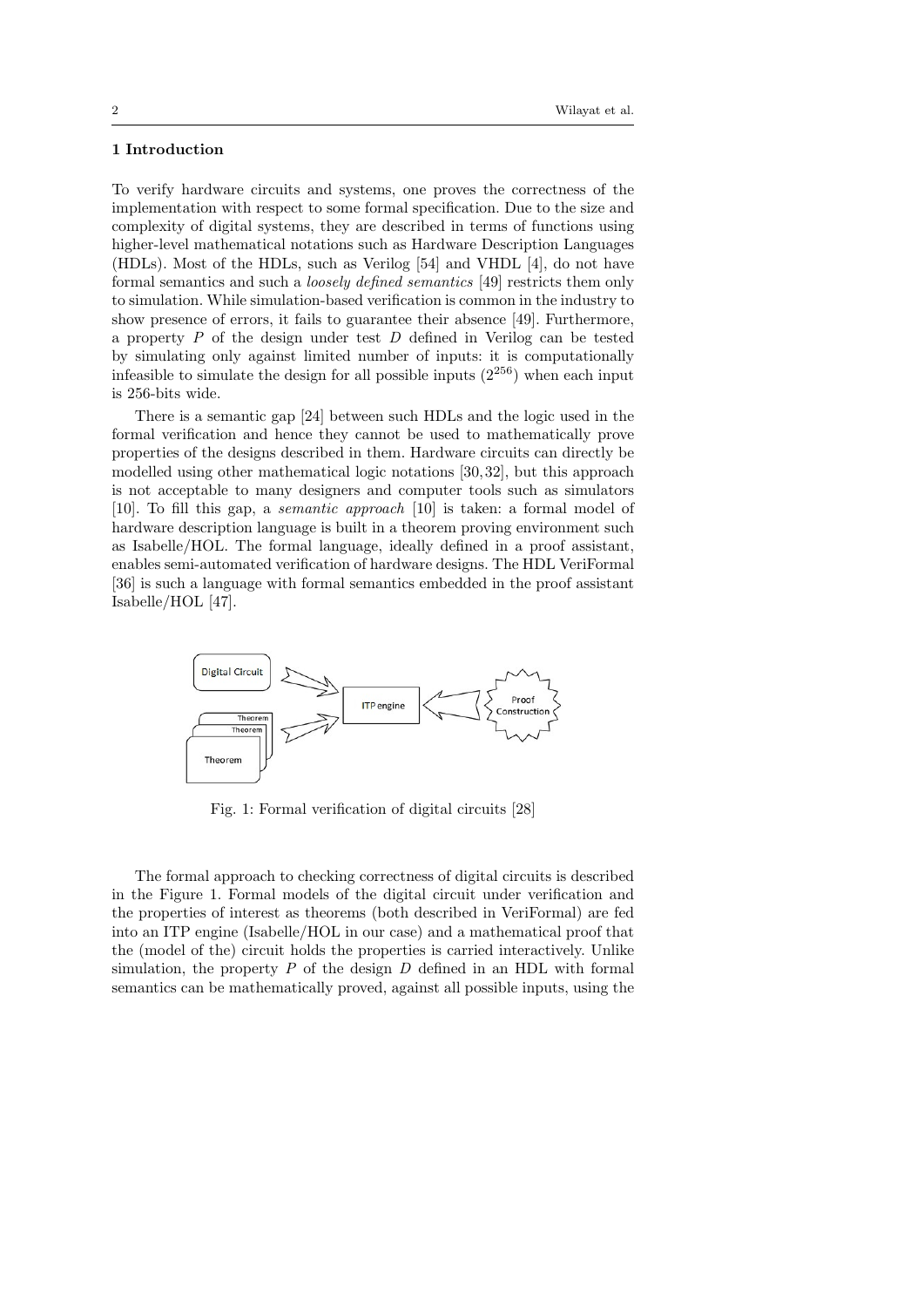logic behind the HDL (see an example of proof of property against all possible inputs to a program in Figure 2).

The semantic approach of embedding an HDL in a theorem prover is useful in many ways [10]. It gives formal, and thus precise, semantic definitions of various notations. Through embedding in Isabelle/HOL, mechanical support for HDL Verilog, including mechanical checking of proofs, is provided. The type checker of the theorem prover is used to statically check the syntax and types of the programs using a computer. Using the proof facility of the theorem prover, formal proofs about the classes of programs and constructs can be carried and checked mechanically. Furthermore, if the semantics of the language is developed in a functional style, designs can be executed thereby allowing designs simulation. For this later purpose, an executable simulator can be automatically extracted using code generation facility of Isabelle/HOL. Additionally, the semantic approach can be used as a step towards verification of compilers (e.g., Verilog simulators).

Defining an HDL with formal semantics has numerous benefits as described above, though, there are various challenges to address before availing these benefits. The first question that arise is whether to define a formal semantics for all or a carefully chosen subset of notations and constructs of the language. Considering the amount and frequency of work required to extend constructs and carry proofs, an approach for semantic embedding based on deep or shallow embedding [26,55] is chosen. HDLs consist of sequential as well as concurrent constructs with the later being more challenging to dealt with while defining the formal semantics. In particular, language constructs that either do not terminate or terminate in non-trivial fashion are difficult to formalize in languages that accepts only total functions. To ease programming in the new language, its syntax should be kept in a natural style with syntactical structure similar to other known languages (e.g., Verilog). In this research work, the challenges confronted while embedding the domain-specific language VeriFormal in a theorem prover and approaches taken to address them are discussed.

This paper is an extended version of our previous work on VeriFormal published as a conference paper [36]. It highlights the syntax and semantic challenges faced when embedding VeriFormal in Isabelle/HOL. In other words, the conference paper described syntax and semantics (what part) of the language while the existing paper focusses on *how* and *why* different approaches were taken to address the challenges encountered. The major contributions of this paper are the following:

- The checker predicate of VeriFormal is extended with an additional check on always blocks (Figure 17).
- The meta-programming construct, generate loop statement, is added to the VeriFormal translator to support parametric designs.
- Two proof examples, one interactive proof and one type checking, in Isabelle/HOL are added (Section 3). The examples are simple, though, they highlight the significance of embedding HDL in a theorem prover.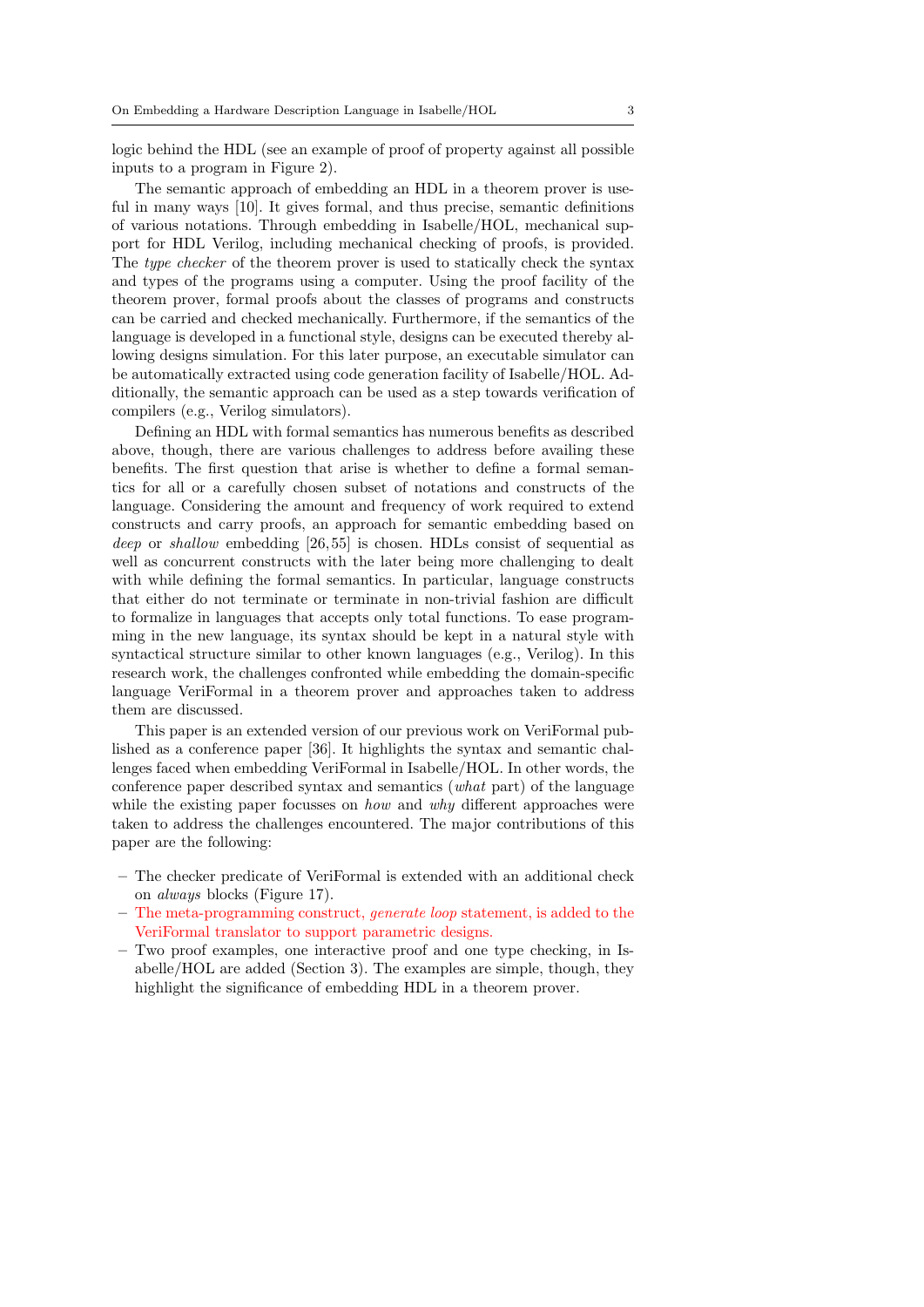- An in-depth analyses and discussions on language design criteria, host language, context-free grammar, embedding approach, bit-vector assignment, event formation and scheduling are included (Sections 4 and 5).
- The peculiarities of formal description of (non)-deterministic behaviour, non-terminating and non-trivially terminating processes are presented with examples (Section 6).
- The impact of designing a separate type checker on the language design and correctness of programs are discussed (Section 7).

Readers are recommended to refer to the paper [36] and source codes at link https://github.com/wilstef/veriformal for detailed description of language syntax and operational semantics.

The rest of the paper is organized as follows. In next section, an introduction to HDL VeriFormal, formal specification and proving in Isabelle/HOL is given. The creation of VeriFormal is motivated in Section 3. The language design criteria and embedding approach are discussed in Section 4. The syntax challenges faced while embedding VeriFormal are discussed in Section 5. A detailed discussion on formalizing non-deterministic and non-terminating behaviours are given in Section 6. The syntactical complexity distribution among the embedded language, a separate type checker and translator is described in Section 7. Few examples of formal verification using VeriFormal are included in Section 8. A summary of the related work is given in the Section 10. The paper is concluded in Section 11.

# 2 Background

VeriFormal is a formal version of DSL Verilog, embedded in the higher order logic of theorem prover Isabelle/HOL as the host language. In this section, formal specification and verification using theorem proving approach is briefly introduced. Furthermore, the syntax of VeriFormal is described and compared with the syntax of Verilog. This section also highlights significance of formal methods in designing domain-specific languages.

# 2.1 Formal specification and verification using theorem proving

To formally reason about systems, a formal model of the system and the property of interest is built in the logic of a theorem prover (such as Coq [7] and Isabelle/HOL [47]). The proof facility of the theorem prover is used to carry a proof that the (model of the) system holds the property and the proof checker of the tool is used to mechanically check if the proof is valid. For a system (e.g., programming language) to be more 'prover friendly', it must be consistent to the logic of the prover. If it is not, the system is re-defined in the logic of theorem prover which enables one to carry proofs about the system using the logic of the tool. Theorem provers are similar to other programming languages, however, in addition to programming, they can be used to reason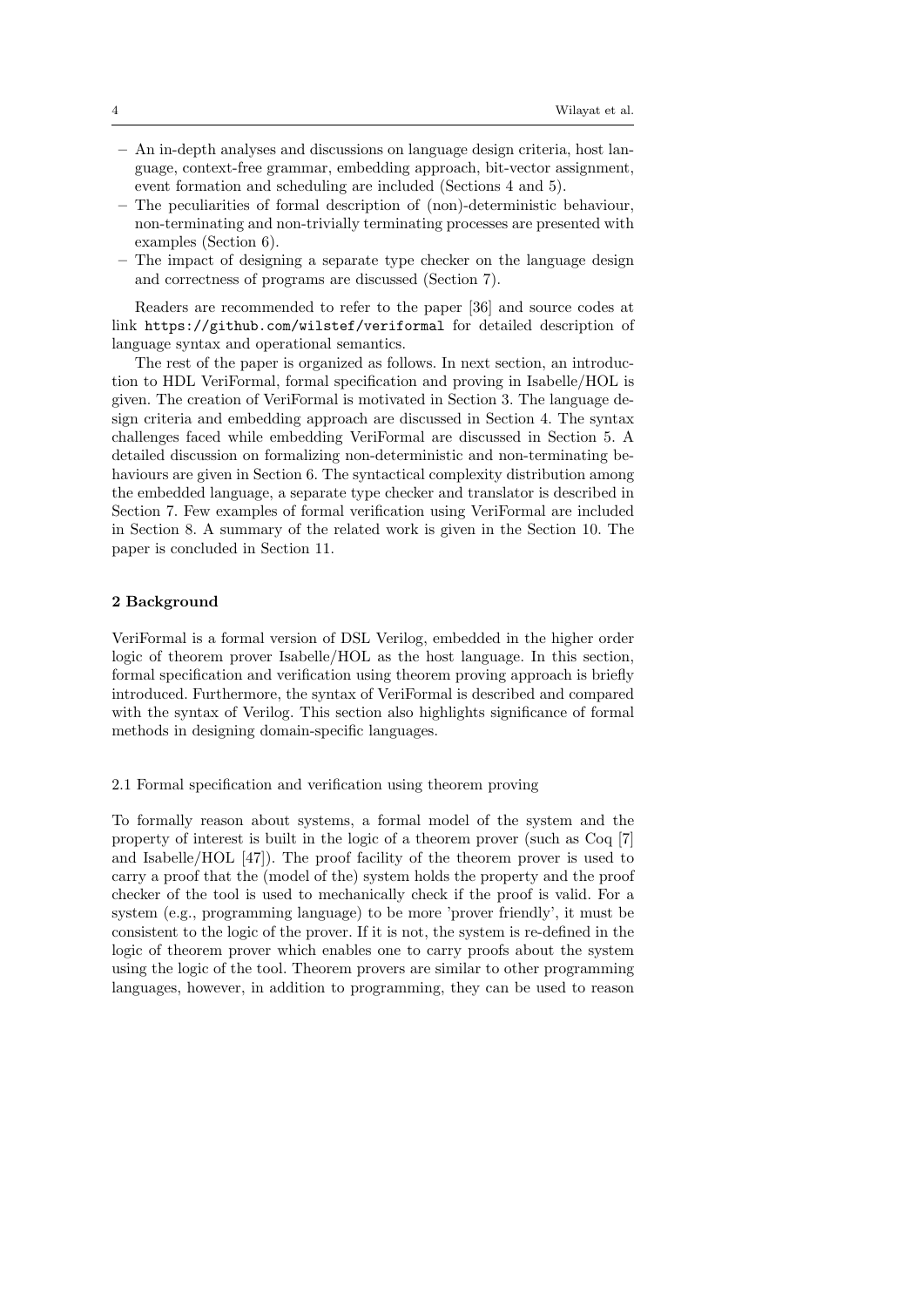about programs defined in the logic of theorem prover. Another approach to formal verification is based on model checking [16] and is out of scope of this paper.

```
1 theory natproof
2 imports Main
3 begin
4 datatype nat = zero | S nat
5 primrec add :: "nat \Rightarrow nat \Rightarrow nat" where
6 \mid "add zero m = m"
7 | \cdots | "add (S n) m = S (add n m)"
8 | lemma add_m_o: "add m zero = m"
        apply (induct m)
10 apply auto
11 done
12 end
```
Fig. 2: Interactive proof in Isabelle/HOL

To describe formal developments and proofs using theorem prover, a simple system of numbers is defined and reasoned about using the tool Isabelle/HOL. To begin with, numbers are inductively defined as data type nat using the keyword datatype with two constructors for generating elements of the type nat (line 4, Figure 2). The definition nat states that zero is nat and if n is nat then S n is also nat. The term S (S (S zero)), for example, is a number (3) in nat.

Next we define a recursive function  $add$  (lines  $5-7$ ) on the numbers just defined. The function returns the second argument m if first argument is zero and it returns S (add n m) if first argument is of the form S n. A lemma add  $m_0$ , that add  $m_0$  zero =  $m_0$  holds for any value of  $m$ , is stated and proved in Figure 2 (lines 8–11). The lemma is proved using induction on the construction of m. During the proof process, the Isabelle/HOL tool is guided interactively by providing commands called tactics (lines 9–11).

## 2.2 Introduction to VeriFormal

VeriFormal is a formal version of Verilog, embedded in the proof assistant Isabelle/HOL. The syntax of VeriFormal include formal definitions of expressions, statements and top statements. Context-free grammars exp, statement and top, respectively, are used to define these constructs. An example VeriFormal module is listed in Figure 3 (right), side-by-side with equivalent description as Verilog module (left). Among the major syntactic differences between Verilog and VeriFormal constructs are the following. In VeriFormal,

– every term is preceded by a constructor name (directive) to help host language compiler in parsing (e.g.,  $_b$  t<sub>1</sub>  $[+]$  t<sub>2</sub> to model binary operation +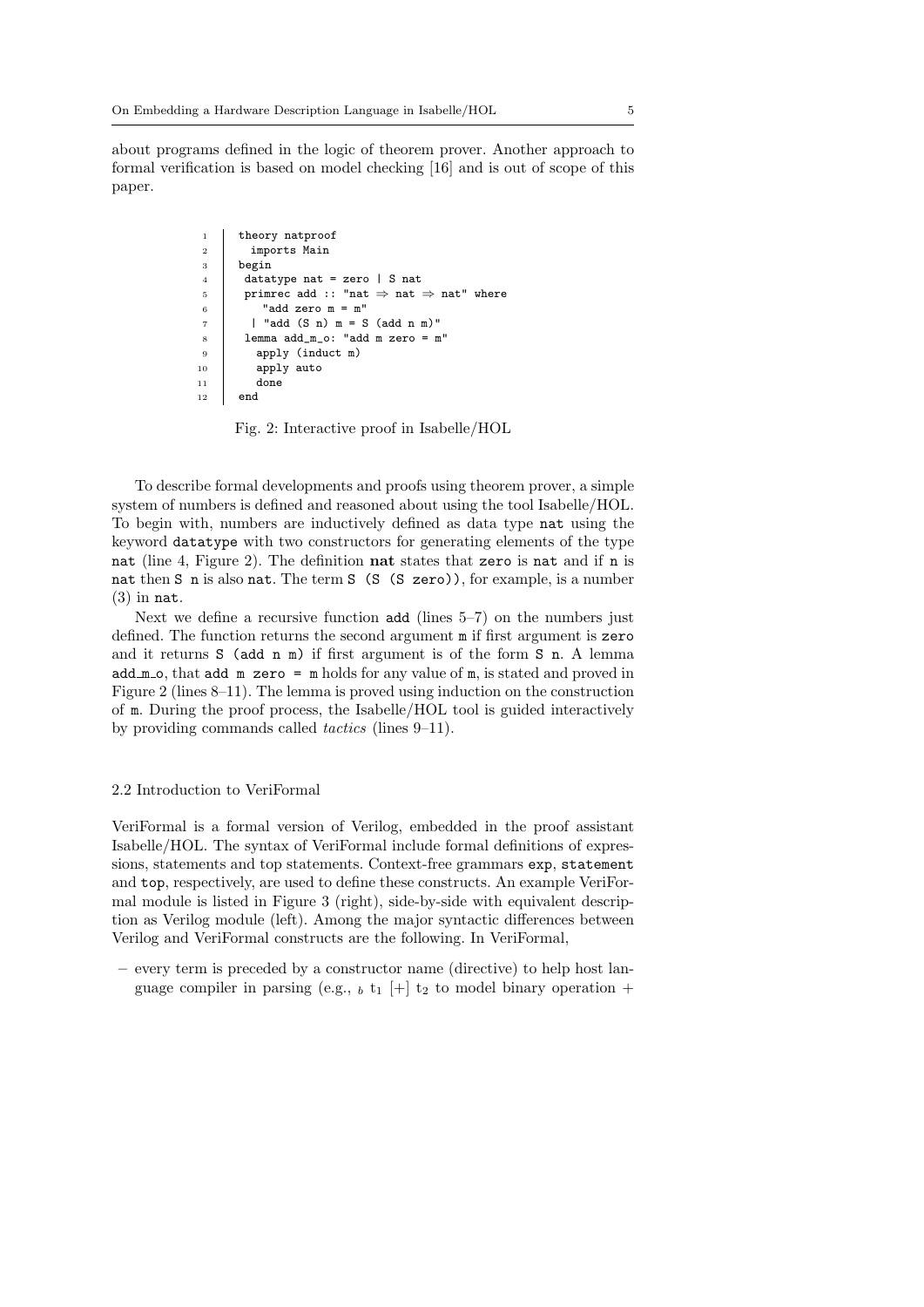```
1 module addint(Xi, Yi);
\overline{2} input [7:0] Xi, Yi;
3 wire [7:0] X, Y;
4 \text{ reg } [7:0] \text{ Z};5
6 assign #0 X = Xi;
7 assign #0 Y = Yi;
8
9 always #2
10 begin
11 Z = X + Y;12
13 $finish;
14 end
15 endmodule
                                         1 | module ([Xi, Yi])
                                         2 [ input [7:0] [Xi,Yi],
                                         3 wire [7:0] [X, Y],
                                         4 \text{ reg } [7:0] [Z],5
                                         6 assign #0 [nX] = nXi,
                                         7 assign #0 [nY] = nYi,
                                         8
                                         9 always ( [#]2
                                        10 | BEGIN : [None]
                                        11 ([\![nZ]\!] [=] [\![\#]\!] -1
                                        12 \Big\{ \Big| \Big( \int_{b}^{b} nX \Big[ + \Big] \Big| nY \Big) \Big);13 ($finish)
                                        _{14} END) ]
                                        15 endmod
```
Fig. 3: Hardware descriptions in Verilog (left) and VeriFormal (right)

on terms  $t_1$  and  $t_2$ ). The other constructor in the Figure 3 is  $_n$  (for names when used as terms),

- related sequence of identifiers or terms are grouped in lists. Identifiers in the input port (line 1) and declarations (lines 2−4) and terms in assignments (lines 6, 7, 11) are combined into lists  $\lbrack \rbrack$ ),
- operators are enclosed in brackets to avoid conflict with Isabelle/HOL notations (e.g,  $[+]$ ), and
- statements within a BEGIN... END block are separated by double semicolons ';;' (line 12, right, Figure 3) and enclosed in parenthesis to help Isabelle/HOL in disambiguating sentences during parsing.

A VeriFormal module is of the form module (P) T endmod, where P is a list of input ports and T is a list of top statements separated by comma ',' (right, Figure 3). The name of module is skipped in the VeriFormal module definition (line 1, right, Figure 3) and is later added as name of a definition (of type program) using the Isabelle/HOL keyword datatype (see below). All the top statements (declarations, continuous assignments and always blocks) in a module are grouped into a list separated by comma ',' which together with module. . . endmod and input ports form a program in VeriFormal. The [None] (line 10) is an optional code block name, -1 (line 11) is delay (no delay) and parenthesis are used for disambiguating terms. Finally, the module is included in a definition of type program to build the design. The VeriFormal module in the Figure 3, for example, is defined as a program and simulated using simulate function as the following

definition addint :: program where "addint = module definition" value "simulate 2 (fedinput [(Xi, 2), (Yi, 5)] (state addint))"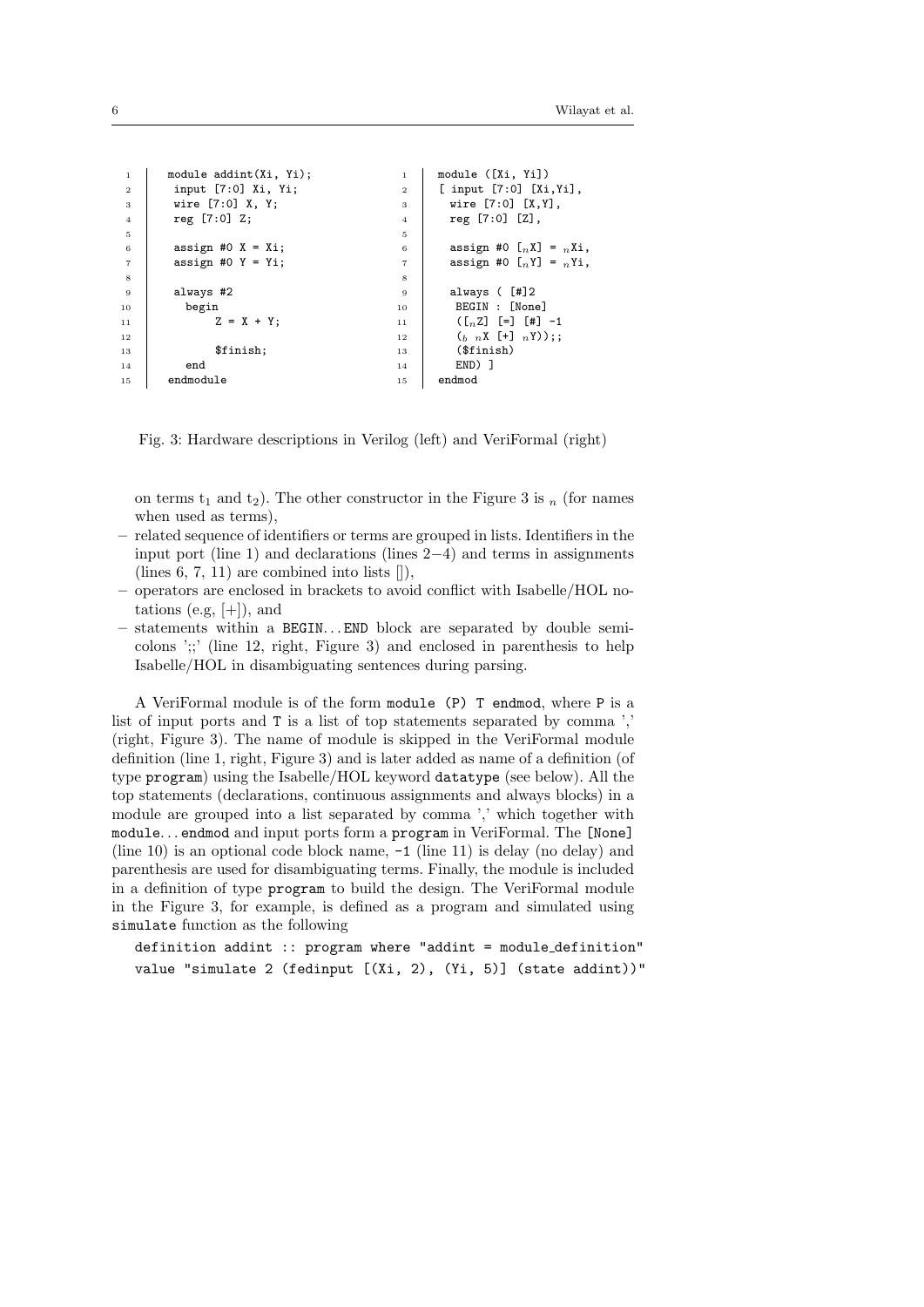The Isabelle/HOL command value evaluates the term following it. The function state creates a tuple of events from the design (program) and the fedinput initializes the two input port variables with values 2 and 5, respectively. The state, together with two values is simulated for two simulation cycles and the updated state (with updated values of variables) is returned. To simulate a design for all possible inputs, a separate interface program (written in  $C_{++}$ ) feeds all the inputs into the simulator, runs it and stores the result in a file. For more details about VeriFormal syntax, state creation, operational semantics and simulation, readers are recommended to refer to [36].

#### 2.3 Formal methods based embedded DSLs

Internal DSLs, defining a DSL by embedding it in a host language, are equally popular as external DSLs among the research community (47.8% and 52.2%, respectively, as shown in the Table 1). Unlike general purpose programming languages, domain-specific languages constructs are simple, well-defined and offers feasible facilities for analysis and verification in terms of DSL constructs [45]. There are a number of widely used DSLs such as Verilog, VHDL, MAT-LAB and SQL, just to name a few, however, only limited number of DSLs uses formal approaches for describing syntax and semantics [37].

Table 1: Research distribution in DSL [37].

| Approach | Percentage |                    |
|----------|------------|--------------------|
| Internal | 47.8       |                    |
| External | 52.2       |                    |
|          | Design     | Domain<br>analysis |
| Formal   | 16.8       | 5.7                |
| Informal | 83.2       | 94.3               |

The research community has widely studied both the design and domain of DSLs, though, very few has used formal approaches in the design and domain analysis (16.8% and 5.7%, respectively). According to the systematic analysis carried by Kosar et al. [37], many researchers (about 48%) have used the internal (embedded) approach in DSL implementation, however, the authors identified there is a clear lack of formal methods within domain analysis and semantic description of DSLs. This emphasise the adoption of formal methods to the design and domain analysis of DSLs. VeriFormal, is an embedded implementation of a DSL entirely in the higher-order logic of formal language Isabelle/HOL. For an in depth analysis and visual comparison of literature on the implementation approaches of DSLs, readers are advised to see references [37] and [45].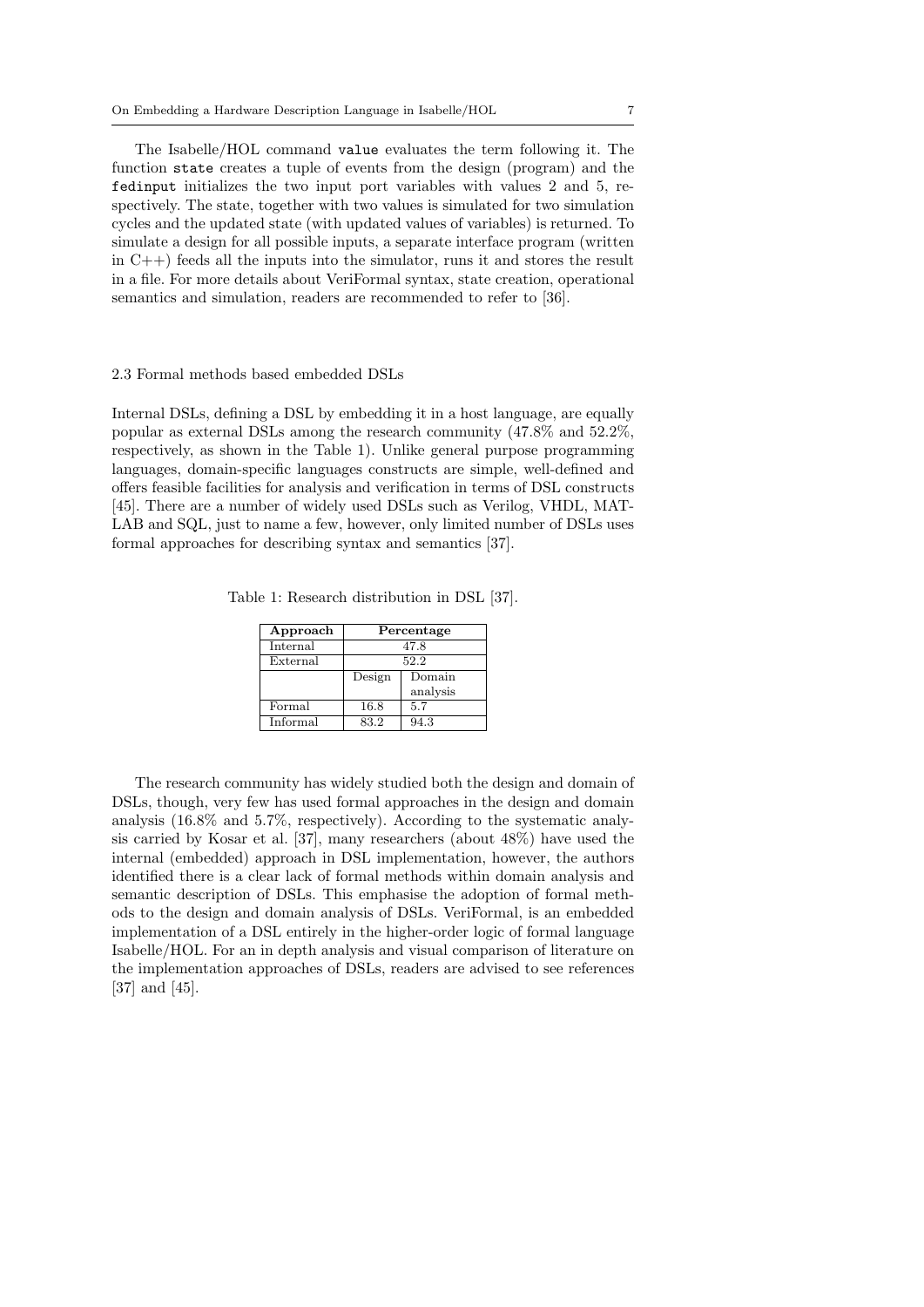# 3 Yet Another HDL?

The first question that arise is, if there exists popular and well-established HDLs, why do we need yet another HDL VeriFormal? VeriFormal is an HDL with formal foundation that, a) includes type checkers to check hardware descriptions for type errors and supports mathematical reasoning, and b) the executable simulator is automatically created using trusted code generation facility.

#### 3.1 An HDL with formal foundation

The main objective of VeriFormal is to enable hardware designers to design hardware, simulate and then carry mathematical proofs about the language itself, a particular design as well as a class of hardware designs. The first two facilities, namely hardware design and simulation, are available in existing HDL Verilog [54] and VHDL [4], however, the last facility requires the language to have a mathematical foundation. As none of these languages have formal foundation, it motivated the creation of HDL VeriFormal.

```
1 definition mulbyprod:: "int ⇒ program" where
2 "mulbyprod x =
3 module ([])
4 | [ wire [3:0] [R1],
5 assign #-1 [nR1] = b v(x, 4) [*] v(2, 4) ]
6 \quad endmod"
```
Fig. 4: Multiplication using product operator

```
1 definition mulbyshift:: "int \Rightarrow program" where
\begin{array}{c|c}\n 2 \\
 3\n \end{array} "mulbyshift x =
                        module ([])
4 [ wire [3:0] [R1],
\begin{array}{c|c} 5 & \text{assign #-1 } [\, n \text{R1}] = ((\, v \, (\text{x}, 4)) \, [\, \text{<<} \, ] \, 1) \, ] \, 6 & \text{endmod} \end{array}endmod"
```
Fig. 5: Multiplication using shift operator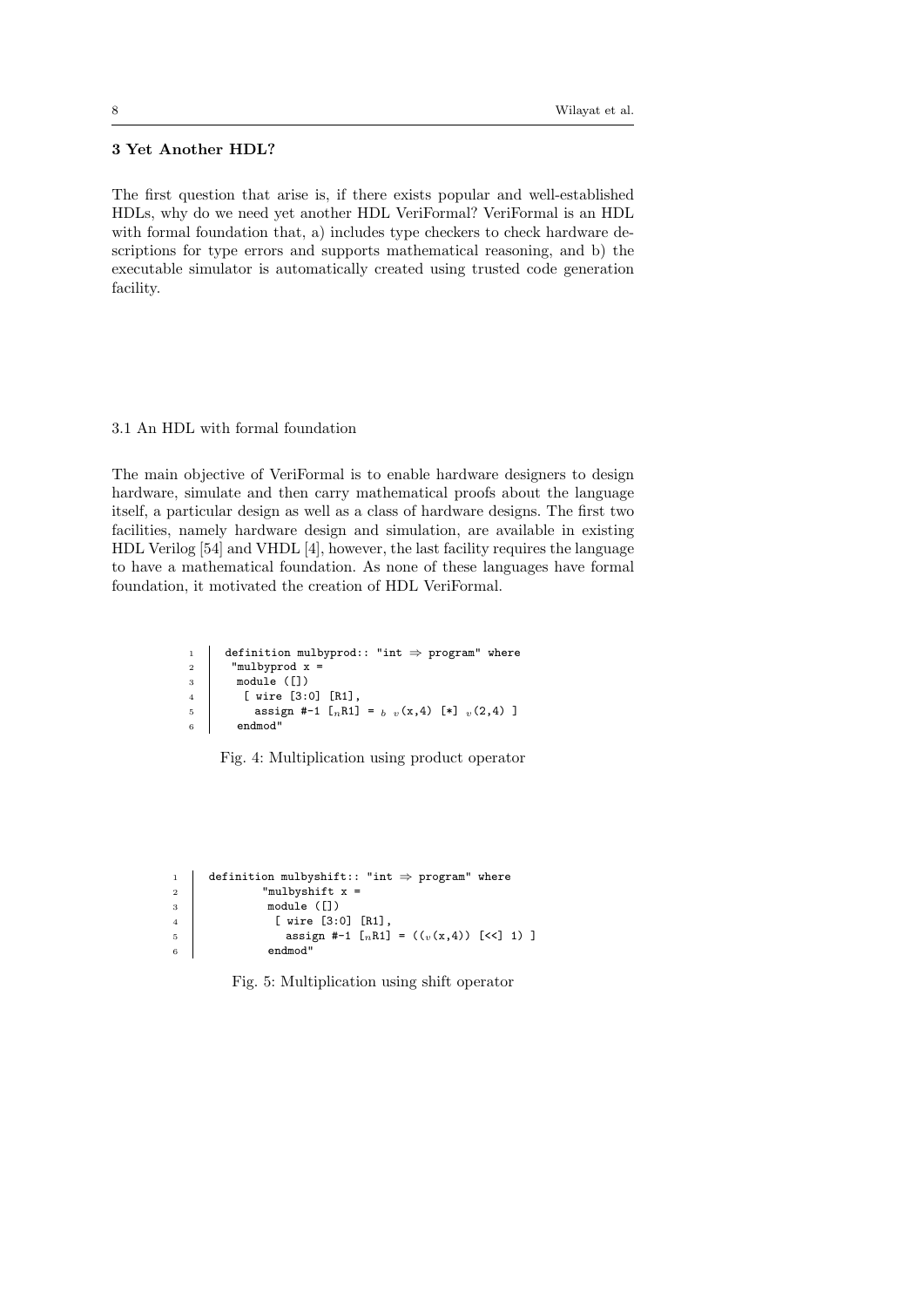| 1              | lemma mul2equiv [simp]:                                   |
|----------------|-----------------------------------------------------------|
| $\overline{2}$ | "simulate 0 (fedinput [] (state (mulbyshift 3)))          |
| 3              | = simulate 0 (fedinput [] (state (mulbyprod 3)))"         |
| $\overline{A}$ | apply (simp add: stepsim_def mulbyshift_def mulbyprod_def |
| $\overline{5}$ | mkconfig_def initconfig_def state_def processba_def       |
| 6              | updateconfig_def nextcycleb_def nextpassb_def             |
|                | updatevar_def slicebv_def maskn_def binopbv_def Let_def   |
| 8              | shiftl_int_def bvlsn_def)                                 |
| 9              | done                                                      |



To highlight the prevailing difference between conventional HDLs and VeriFormal, a simple example is described in Figures 4–6. The module mulbyprod in Figure 4 multiplies a value (of type integer) by 2 using the product  $\star$ operator and the same operation is implemented using left-shift operator in module mulbyshift (Figure 5). The lemma mul2equiv in Figure 6 states that both modules are functionally equivalent for a specific input value 3. The Isabelle/HOL tactics (commands) on lines 4–9 unfolds the functions involved and closes the mathematical proof. The lemma mul2equiv is specific but it can be extended to a general lemma for any integer. In addition to theorem proving, all the designs described in VeriFormal are type checked using Isabelle/HOL and VeriFormal type checkers. Any design written in VeriFormal is type checked by the Isabelle/HOL type checker (part of compiler) and only well-typed modules are accepted. The designs, however, are additionally checked for conformances to best practices. See Section 8 for other examples of type checking and reasoning about VeriFormal terms and modules.

#### 3.2 Trusted simulator

The VeriFormal executable simulator in OCaml is automatically generated from Isabelle/HOL definitions using the export code command. The correctness of the code generation process is required for the correctness of the simulator. The code generator in Isabelle/HOL has been formally verified correct [29, 33] in a purely proof theoretic way using higher-order rewrite systems. The proof of correctness of the code generation facility in Isabelle/HOL ensures the generated simulator exactly corresponds to the Isabelle/HOL definitions.

# 4 Deep Embedding in Theorem Prover

Unlike general purpose programming languages, domain-specific languages are tailored towards more specific applications such as hardware description. Using a DSL for a particular domain, one can develop programs more quickly and effectively as compared to general purpose languages. Programs written in a DSL are concise, easier to maintain and reason about [31]. To implement a DSL, a natural question arise about the language implementation approach: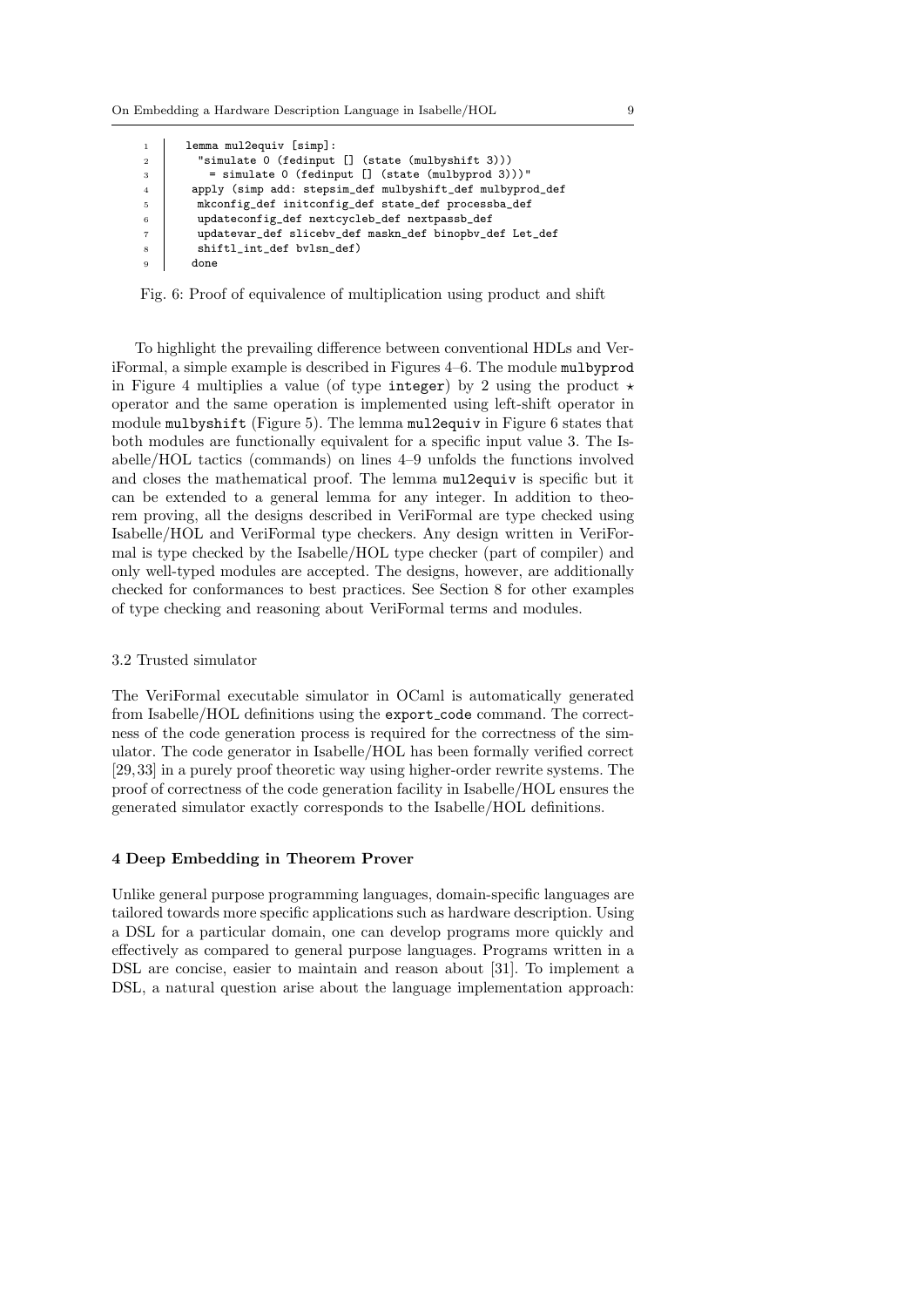develop a separate DSL ecosystem (external) or embed the DSL in a general purpose programming language (external).

#### 4.1 Internal or external embedding

According to the study carried by Cuadrado et al. [20], the internal (embedded) implementation approach is superior to the external approach. Cuadrado et al. compared internal and external implementations of two model transformation languages RubyTL and Gra2MoL. They found that internal approach requires almost 30% less effort in terms of lines of code as compared to external approach. Furthermore, their study suggests that internal language is easier to learn, cost effective, rich in features and easy to modify and experiment with. The most important motivation towards embedding approach is to avail the mechanical proof facilities available in the existing host languages, such as Isabelle/HOL. With these advantages in mind, we adopt the internal approach for the implementation of our DSL VeriFormal in Isabelle/HOL.

VeriFormal was embedded in Isabelle/HOL by writing 1232 lines of code (the translator additionally required 2148 lines of code). Had it been implemented as a standalone language, the study of Cuadrado et al. [20] suggests, it would require about 1600 lines of code  $(1232 + 0.30^*1232)$ . One might argue that writing these additional number of lines is not that much effort. An enormous amount of effort, though, would be again required to encode each description in the higher order logic of a theorem prover to enable mechanical reasoning.

#### 4.2 Host language selection

In the external approach, a standalone DSL is developed with its own custom syntax and semantics and standard compiler design techniques are used to translate programs written in the DSL to a target language. This approach provides a separate entire language ecosystem including its own editor, compiler and debugger. This approach may be modified in several ways [31]: use computer tools Lex and Yacc to automatically generate lexer and parser or write an interpreter rather than a compiler, just to name few. This design approach requires significant work to implement the language from the scratch and document it [52, 26, 31]. To inherit the infrastructure and facilities of an existing language tailored towards a domain of interest, an embedded approach to DSL is taken.

The standalone approach is popular among the object-oriented community [23, 26] while the embedding approach is common among functional programmers [31, 26]. It appears that the functional programming features such as higher order functions extremely facilitate the embedding approach [26, 25]. Embedding a DSL in a conventional language enables one to execute programs written in the embedded language, however, it does not provide any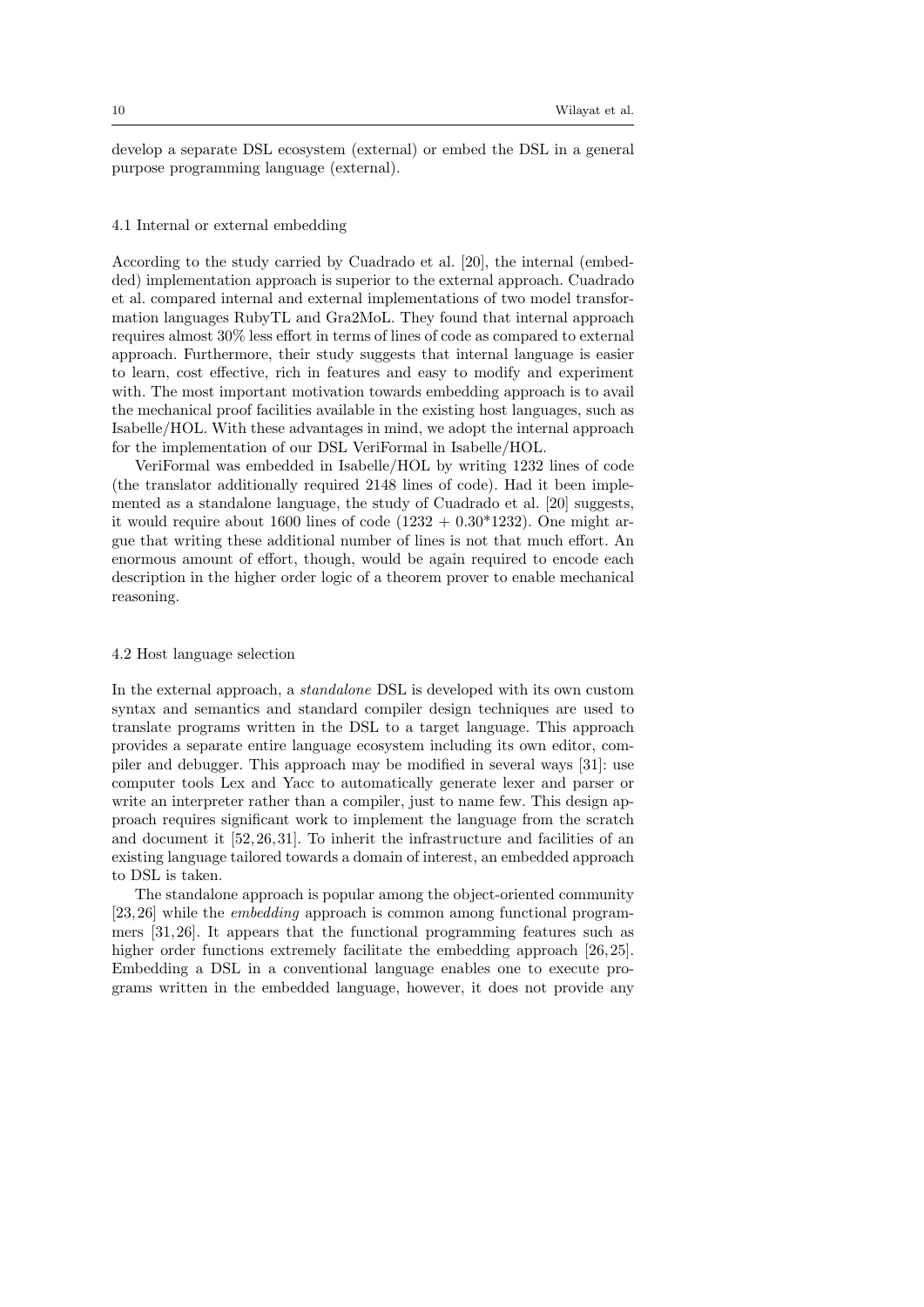facility to reason about the programs. The HDLs Chisel [6], PyMTL [41], My-HDL [22] are the examples of such languages embedded in Scala and Python. The execution facility can be used to simulate programs (e.g., circuit designs) by providing input vector, however, this feature alone may hinder run time limitations [40], in particular when the simulation is exhaustive. Embedding HDL in a theorem prover enables one to reason about circuits described in the embedded DSL. Furthermore, if DSL is embedded in a functional style, in addition, it would provide the execution facility. Keeping in mind these prevailing benefits, the embedding approach with theorem prover Isabelle/HOL as the host language is chosen for embedding VeriFormal. The higher order logic of Isabelle/HOL can be used to prove theorems about the programs (see Figure 6) and as VeriFormal has been defined in functional style, programs can be simulated [36].

#### 4.3 Deep or shallow embedding

When embedding a DSL in a theorem prover such as Isabelle/HOL, the designer has to choose from *deep* or *shallow* embedding. When deep embedding a DSL, the logical formulas in the language are defined as data types in the (higher order) logic of theorem prover (Isabelle/HOL in this case) and interpretation functions are defined to assign semantics to the algebraic data types. On the contrary to deep embedding, in shallow embedding, the language is represented directly with semantics in the logic of theorem prover [26]. In this latter embedding style, VeriFormal formulas would become predicates (on states) in Isabelle/HOL. Examples of shallow and deep embeddings in the higher order logic of HOL theorem prover are given in [11] and [50], respectively. Both, deep and shallow, embeddings have pros and cons. In deep embedding, abstract syntax trees represented as data types complicate language extension: adding a construct would require changes to both the syntax tree and all functions manipulating the tree. In particular, the interpretation functions in the semantics need to be updated to interpret the semantic meaning of the type constructors added or updated. On the other hand, shallow embedded language is easily extensible as long as language constructs are represented in the semantic domain [53]. VeriFormal is a replica of DSL Verilog and rarely requires syntax extension, making the extensibility in deep embedding less challenging. Furthermore, to reduce or more importantly modularize the effort required to extend the language constructs and interpretation functions, VeriFormal is augmented with a type checker predicate (Section 7) and a translator [36]. The grammar productions are grouped by introducing additional non-terminals making the constructor extension more organized and easy (Section 5).

The proof script in shallow embedding is about twice as the size of proof script in deep embedding [55,2]. On the other hand, deep embedding allows one to quantify over syntactic structures thereby allowing to reason about classes of programs [43]. The Isabelle/HOL proof facility is aimed to prove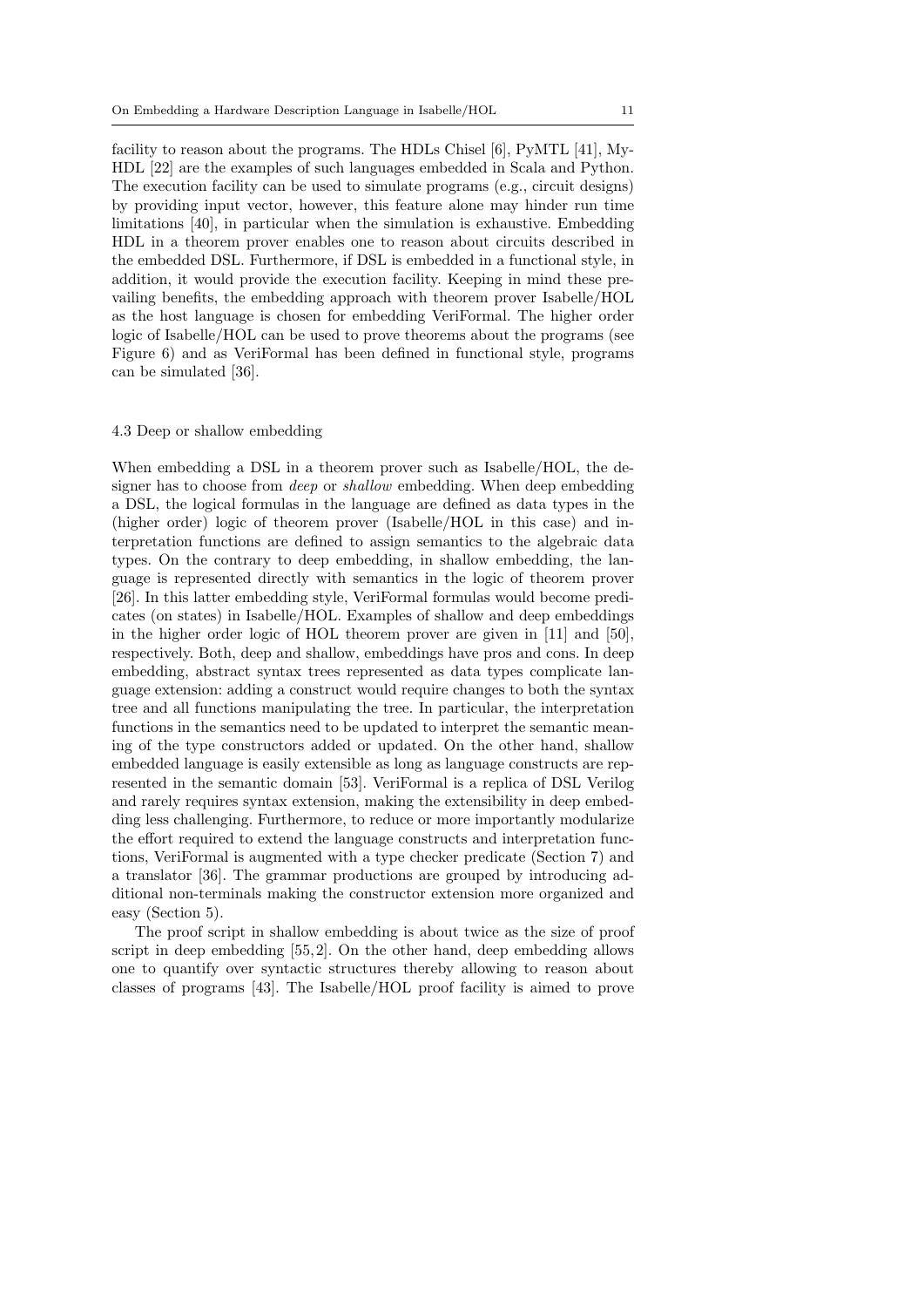correctness of different designs described in VeriFormal. Considering the fact that formal proofs carried in theorem prover requires huge effort [14, 9], it is important to focus on reducing the more frequently-needed proof effort than the work required for rare language extension. Furthermore, as Verilog tools are normally based on event-driven simulators, an operational-style semantics is more suitable for Verilog [10] thereby advocating deep embedding approach for VeriFormal in the higher order logic of Isabelle/HOL.

The syntactic structure of VeriFormal consists of expressions, statements, top statements, events and processes. All these major constructs are defined as data types in Isabelle/HOL using keyword datatype followed by functions to interpret these constructs. A function mkconfig gets a list of constructs (module) and creates a tuple called program state or configuration. A number of other functions are defined to evaluate the state of the language created by mkconfig. All these functions are combined in a single function simulate which gets a module (program), creates an initial state for the module and simulates it for a given number of simulation cycles.

## 5 Syntax Challenges

The first step in embedding a language is to precisely define the syntactical structure of the programs. The language designer has to consider among different forms of context-free grammar, data types and keep the embedded language as similar as possible to an existing language. Furthermore, assignment to (tuple of) variables in HDLs is different than in general purpose languages and is explained in this section.

# 5.1 On the choice of grammar

VeriFormal constructs are defined using the most widely used [45] formal notation called context-free grammar: shorthand notations for inductive definitions of non-terminals representing sets of strings. The grammar of the language must neither be ambiguous nor left-recursive. Ambiguous grammars result different interpretations of the same program for the same input while leftrecursion causes the parser to get into looping. Both of these properties of the grammar are more prominent in the standalone languages, however, they are not required in languages embedded in theorem prover. The host language compiler deals with ambiguity and left-recursion in the grammar and hence are not considered while embedding VeriFormal in Isabelle/HOL.

This is further elaborated with few examples. Consider the grammar for language of expressions in Figure 7 (left).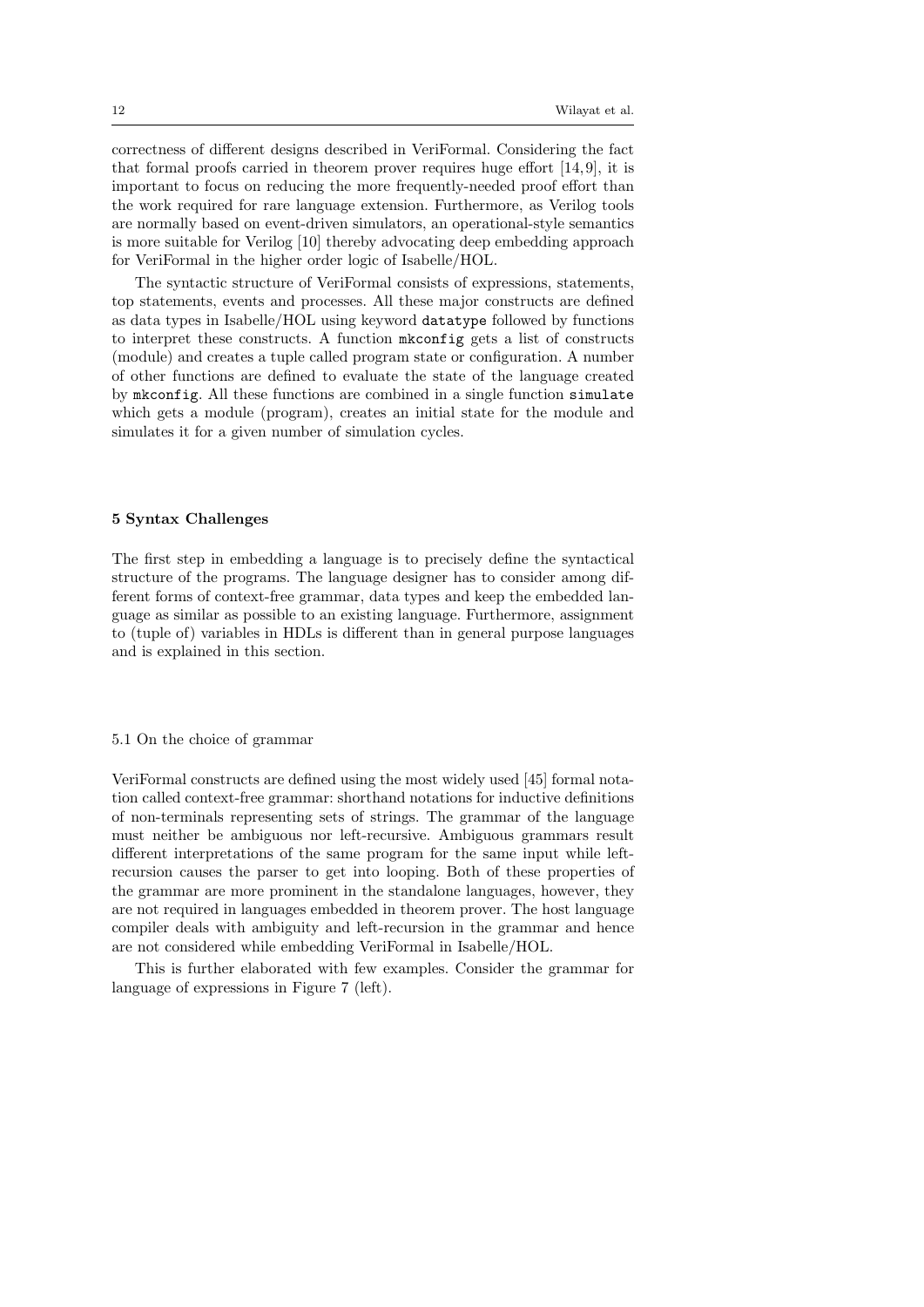|              | $\exp$ $\rightarrow$ $\exp$ + $\exp$ | $datatype exp =$ |
|--------------|--------------------------------------|------------------|
| $\mathbf{2}$ | ехр - ехр                            | exp_sum exp exp  |
| - 3          | $\cdots$                             | exp_sub exp exp  |
|              |                                      | $\cdots$         |

Fig. 7: Grammar and its implementation as datatype

|   | $exp \Rightarrow exp + exp$   | $\exp \Rightarrow \exp - \exp$              |                               |
|---|-------------------------------|---------------------------------------------|-------------------------------|
|   | $\Rightarrow$ exp - exp + exp | 2                                           | $\Rightarrow$ exp - exp + exp |
|   | $\Rightarrow$ 3 - exp + exp   | $\Rightarrow$ exp - exp + 1<br>3            |                               |
|   | $\Rightarrow$ 3 - 2 + exp     | $\Rightarrow$ exp - 2 + 1<br>$\overline{4}$ |                               |
| 5 | $\Rightarrow$ 3 - 2 + 1       | $\Rightarrow$ 3 - 2 + 1<br>5                |                               |

Fig. 8: Left-most and right-most derivations

This grammar is ambiguous: the string (program)  $3 - 2 + 1$ " has two (leftmost and right-most) derivations (syntax trees) and hence is evaluated to two different values 2 (left) and 0 (right), respectively (Figure 8). To remove ambiguity, disambiguation rules [3], such as operator precedence may be applied to the grammar. Domain-specific language embedded in a theorem prover has an advantage: the syntax of the program is defined using unique constructors (right, Figure 7) checked using pattern matching which is sufficient to enforce determinacy [8].

The program "3 - 2 + 1" is encoded as  $exp\_sum$  ( $exp\_sub$  3 2) 1 if it is meant to evaluate the subtraction first, otherwise, it is encoded as  $exp\_sub$ 3 (exp\_sum  $2 \ 1$ )<sup>1</sup>. The program exp\_sum exp\_sub 3 2 1 is not accepted as it results a unification error: the first argument of constructor exp sum must be of type exp. In such cases, Isabelle/HOL compiler require the programmer to insert parenthesis in the programs to disambiguate them. In any case, Isabelle/HOL compiler/type checker accepts only unambiguous programs with only one interpretation, thereby relieving the designer of the DSL (in theorem prover) to rewrite an unambiguous version of the grammar by introducing a new non-terminal (see [3] for examples). Such a refinement in the grammar is enforced in Isabelle/HOL using mutually (depended) recursive types which are relatively difficult to dealt with in proofs. Another issue with the grammar in the example is left-recursion: a grammar is left-recursive if the non-terminal on the left of arrow also precedes the body on the right. In standalone language, left-recursion is a critical issue: the parser may not return. In language embedded in theorem prover, it is not: there is a unique constructor name for each constructor (such as  $exp\_sum$  and  $exp\_sub$ ) which helps the theorem prover compiler selecting the proper constructor (production) using pattern matching. The host language compiler does not get into looping even if the

<sup>1</sup> Numbers are expressions and its constructor is skipped for simplicity.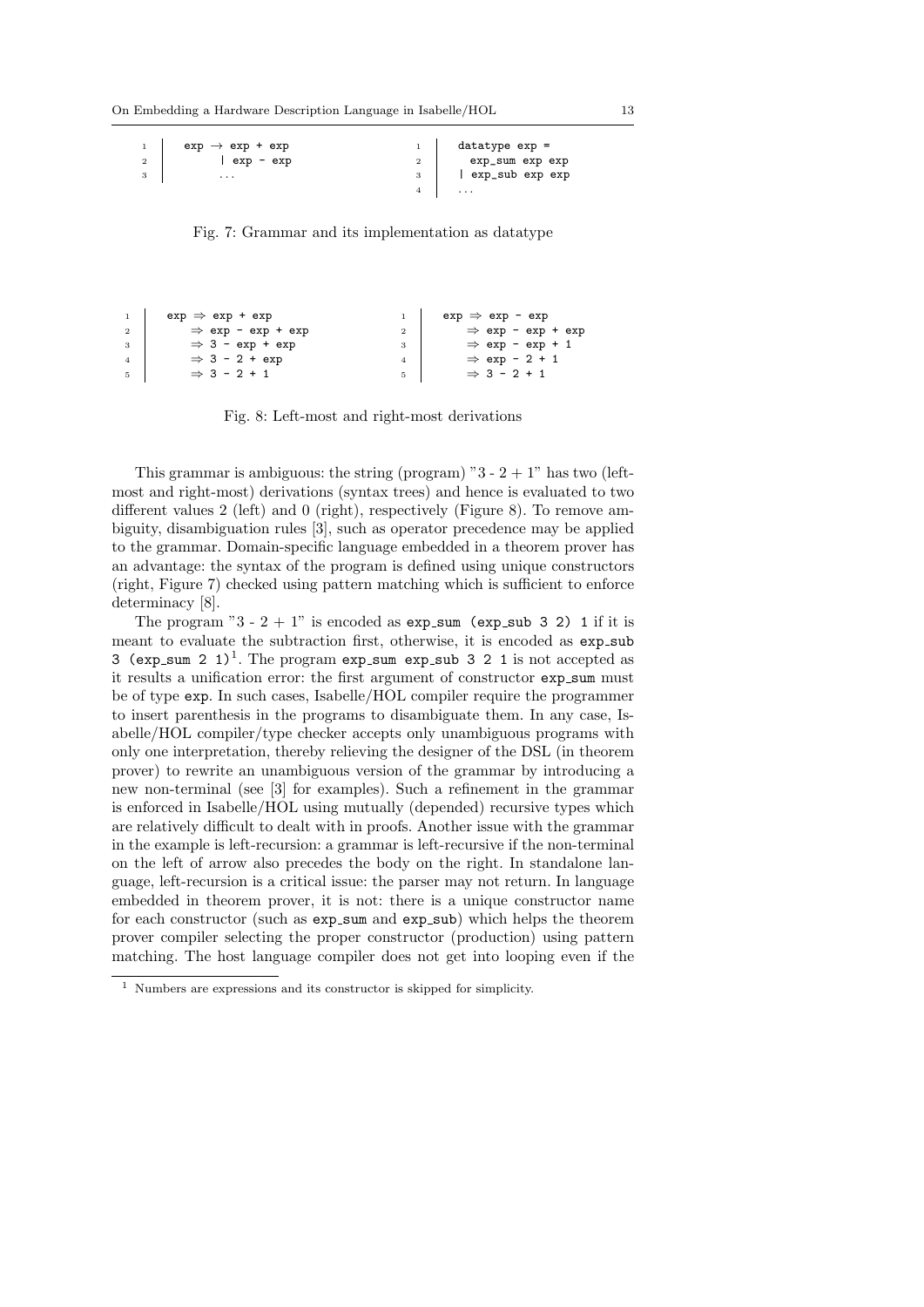grammar is left-recursive. Unique constructors play a vital role as described in previous sections, however, they are tedious to dealt with when writing a translator for Verilog programs (Section 5.2).

#### 5.2 Similarity with existing language

To write programs in the new DSL designed, a programmer has to learn the syntax of the language to write programs. Another option would be to use computer tools to automatically translate programs from existing known language to the embedded language. This later approach is crucial when translation of the existing programs to the new language is needed: to reason about existing Verilog designs mathematically, they need to be translated to VeriFormal. Both, translation to and programming in the embedded language (VeriFormal) is easy provided the embedded language is designed with syntax similar to an existing language (Verilog in this case). Isabelle/HOL allows to use symbolic notations for non-terminals and constructors which enables the new DSL similar in syntax to existing language. After notations are used, VeriFormal declarations are the same as in Verilog with minor differences: in VeriFormal, identifiers are enclosed in the brackets and size [0:0] is included for single bit variables. In general, Verilog declarations of type  $var_type$   $[n_1:n_0]$   $v_m$ , ...  $v_2, v_1, v_0$  are translated to VeriFormal declarations  $var\_type$  [ $n_1:n_0$ ] [ $v_m, \ldots,$  $v_2, v_1, v_0$ . To disambiguate VeriFormal expressions while at the same time keep its syntax similar to Verilog, constructors with symbolic notations are used: the short notation for VeriFormal term exp bop (exp name x) bvsPLUS (exp name y) is  $\mu$  nx [+]  $\mu$ y which resembles the Verilog term  $x + y$ .

As observed, constructor notations help in disambiguating implementation of the ambiguous grammars, however, such notations must be inserted in proper places to create equivalent terms in the target language making direct programming and translation into VeriFormal tricky. To translate the Verilog expression  $x + y$  to an equivalent VeriFormal expression  $\frac{1}{b} n x$  [+]  $n y$ , it requires enclosing  $+$  in brackets and insertion of constructor subscripts  $\bar{b}$  and  $\bar{a}$ in proper places.

#### 5.3 Data type of values

In HDLs, the most common data type is the sequence of logic values representing signals on wires (e.g., buses) or storage units (e.g., registers). To represent these sequences of logic values, Isabelle theories provide the facility to define word type of specific word length [21]. Through these theories, the embedded language can use the host language (Isabelle/HOL) built-in operations on words (bits) and all the existing theorems and lemmas defined on words can be exploited while reasoning about the language. Unfortunately, word type definitions with arbitrary length has to be explicitly defined. In HDLs such as Verilog, it is common to design circuits with various word sizes (e.g., buses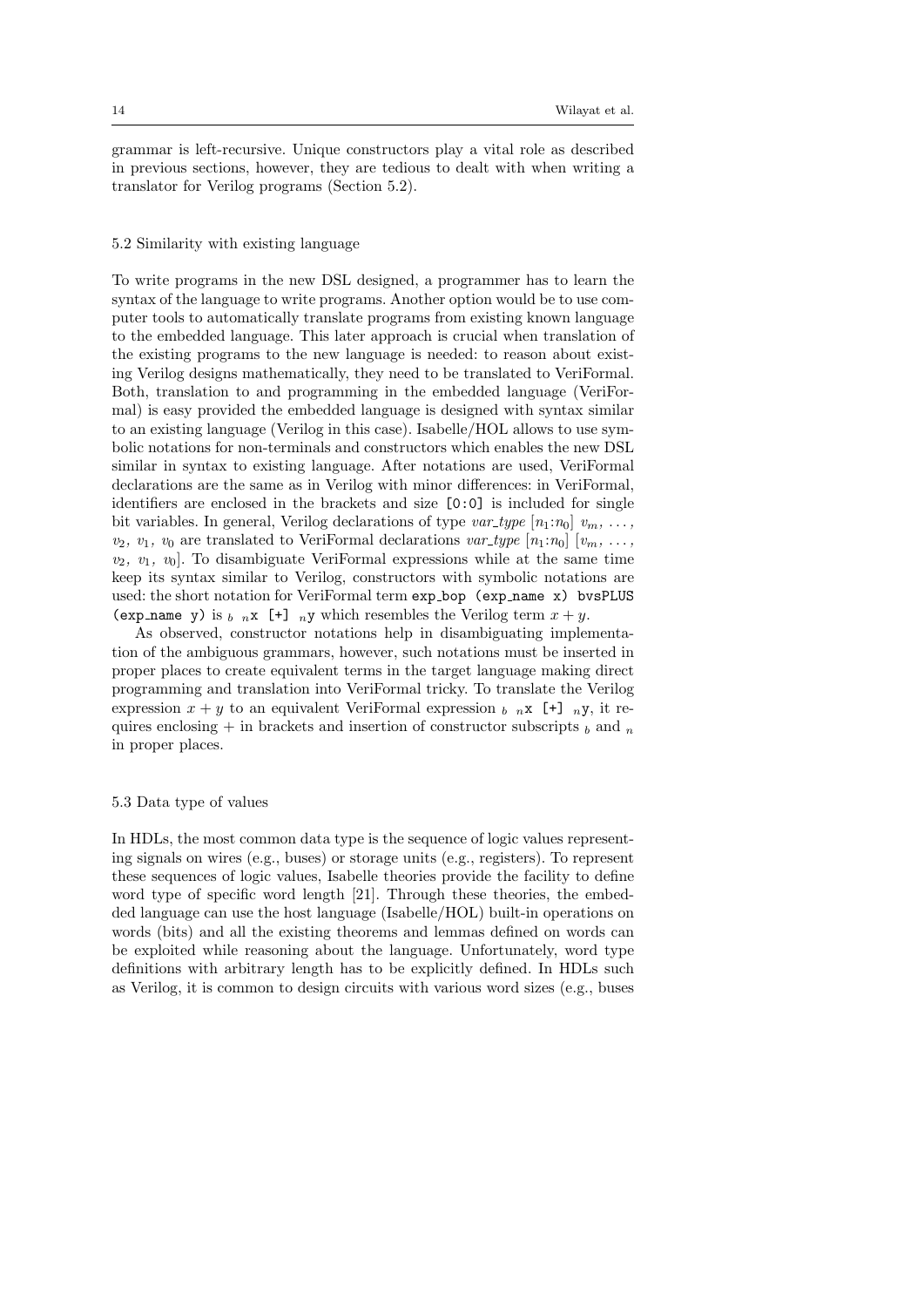with width 8,  $16, \ldots$ ) and defining word types of each size is tedious. An alternative is to use single but general type bit-vector [44] for all words of any length. A bit-vector is a pair of the form  $(v, s)$  where the value v is an integer and the size s is a natural number. There are downsides of bit-vectors, though, that the Isabelle/HOL theorems and lemmas defined on words can not be applied to bit-vectors and the operations on these vectors need to be re-defined. Luckily, a partial support exists in Isabelle theories: theories such as Groups, Divides, Bits and Orderings [47] support arithmetic, bit-wise and relational operations directly on integers, which are extended with some effort to operations on bit-vectors.

As an example, the relational operation less-than on bit-vectors  $v_1$  and  $v_2$ , is defined as the following: booltoby( $fst(v_1) < fst(v_2)$ ). The functions fst returns the first (integer) value of the vector pair and booltobv converts the boolean result to a bit-vector of length one. The symbol < is a shorthand for calling less function defined in Isabelle/HOL theory Orderings.

#### 5.4 Assignment to tuple

Verilog allows updating more than one variables in a single assignment statement and the same has been formalized in VeriFormal. Assignment with one identifier on the left is straight forward: the identifier name and bit-vector pair is registered as an update event and added to the events store. Formal definition of assignment to a tuple of identifiers is tricky. A simple Verilog assignment statement involving tuple of identifiers on the left is given below followed by equivalent VeriFormal statement and described pictorially in Figure 9.

assign  $\{id_m,...id_2,id_1,id_0\}$  =  $exp_{bv}$ assign #-1  $[nid_0, nid_1, nid_2,...,nid_m] = exp_{bv}$ 



Fig. 9: Bit-vector assignment to tuple

The body of assignment  $exp_{bv}$  evaluates to a bit-vector by and is assigned to  $m + 1$  identifiers on the left. Part of the bit-vector, equal to the width of identifier, is assigned to each identifier in the tuple. Assignment of these subvectors happens in a natural style in Verilog: right-most part of the vector bv is assigned to right-most identifier in the tuple. In VeriFormal, though, things are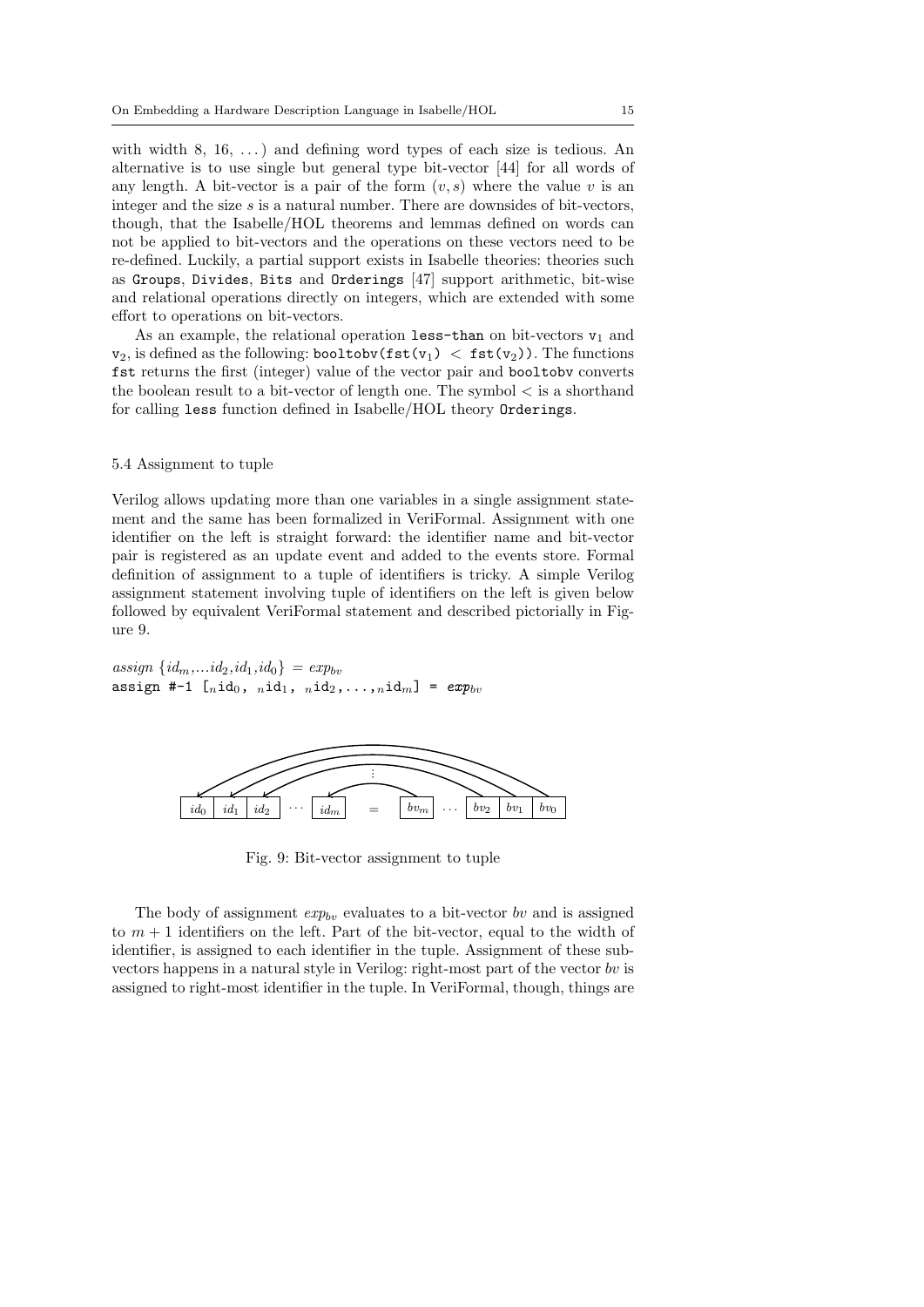different: the tuple is modelled as a list. In this setting, the right-most identifier in the Verilog statement is the left-most in VeriFormal statement as shown in the example statement. In VeriFormal assignment statement, the assignment occurs as the following: the right-hand side of the statement is evaluated to a bit-vector bv which is split into  $m-1$  slices where slice  $bv_i$  is equal to the width of identifier  $id_i$ . In other words, the assignment is divided into  $m-1$ sub-assignments of the form  $id_i = bv_i$  as shown in the Figure 9. Finally, each assignment is executed by registering an update event which upon execution adds (or updates) a binding  $(id_i, bv_i)$  to the environment in the store.

# 5.5 Inductive or recursive definitions

While defining the semantics of a language in Isabelle/HOL, many formal definitions such as interpretation functions can be expressed as a recursive function as well as inductive definition in Isabelle/HOL. Recursive functions support evaluation and hence are ideal for executable semantics while inductive definitions are suitable for conducting proofs, in particular, when case analysis is needed. The interpretation functions of VeriFormal have been defined as recursive functions to ease executing (simulating) VeriFormal designs while at the same time can be used for conducting proofs. In Isabelle/HOL, there is an automatic tool [39] to extract recursive function from inductive definition. This motivates inductive definition (for conducting proofs) of the interpretation functions and then automatically extracting recursive definitions for evaluating programs. This is an interesting domain and worth studying and is left as a future work.

# 6 Semantic Challenges

To assign semantic meaning to constructs as defined by the syntax of the language, an operational semantic is defined to execute VeriFormal modules. VeriFormal allows the programmer to choose the order of execution (in a deterministic way) of concurrent processes and define non-terminating constructs using guard conditions. Starting from events scheduling, formal definitions of (non-) deterministic and non-terminating behaviours are described in this section.

#### 6.1 Scheduling VeriFormal events

To execute programs written in VeriFormal, an interpreter function simulate [36] is defined in Isabelle/HOL. A function mkconfig of the interpretor takes a VeriFormal module (list of top statements) and creates a state: tuple of event stores, an environment, simulation cycle, finish flag and set of disabled names. Executions starts with an empty state where event stores, environment and set of disable names are empty, initial cycle is 0 and the finish flag value is false.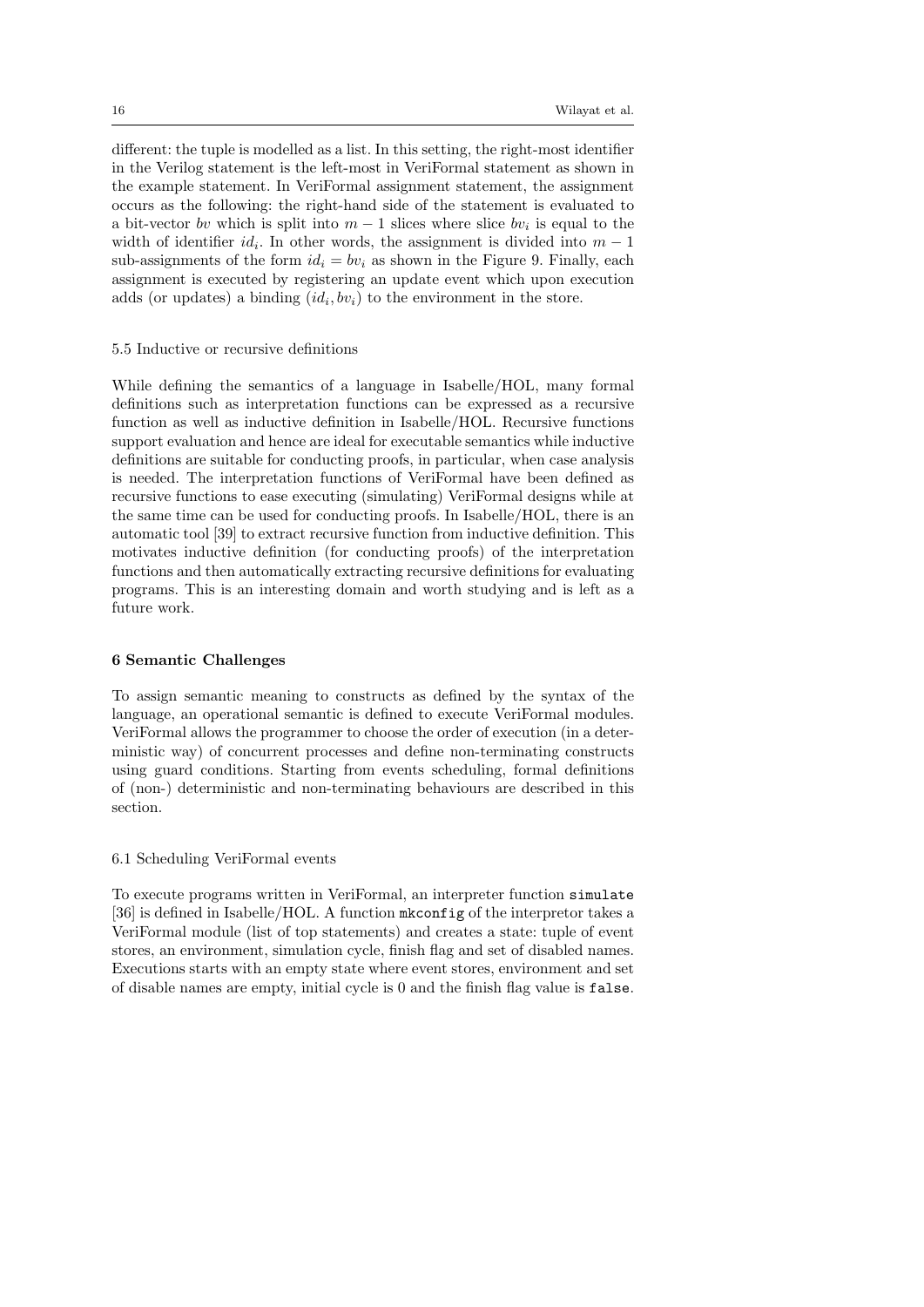The environment of the initial state is populated from the declarations where a name-value pair entry, with initial values 0, is added to the environment for each variable in the declaration.

All other top statements in the module are mapped to a list of events (or processes) of six types scheduled for execution as shown in the Figure 10. The dotted and dashed arrows represent the effect of an event (e.g., update event triggers listening event), the solid arrows show manual transformation (e.g., converting inactive event to active event) and the loosely dashdotted arrows (after the vertical dotted line) show transformation (e.g., future event conversion to update event) in the next cycle. Simulation cycles are separated by the vertical dotted line. The dotted arrows in the Figure 10 highlight the looping and are discussed in detail in Section 6.3. A simulation cycle completes when all the events of any type (except future events) are executed.



Fig. 10: Events schedule of execution

Continuous assignments without delay and without identifier in the right hand body are executed by registering update event (events if tuple on the left side). Continuous assignments without delay and at least an identifier in the body is registered as listening event. Initial block is converted to active (event) process which is executed after the update events. Similarly, statements with zero delay are converted to in-active events, non-blocking assignment statements are converted to non-blocking assign update events and statements with non-zero delay are converted to future events. Update event may trigger listening events into active events (arrows  $1-2$ ) and active event may in turn add to listening, inactive, non-blocking assign update, update or future events (arrows 3, 4, 5, 7 and 6, respectively). Inactive events are activated to active events (arrow 8) and then executed. Non-blocking assign update events are converted to update events (arrow 9). When all the events, scheduled for execution in the current cycle, are executed, simulation enters next simulation cycle to execute future events scheduled for execution in the new cycle (loosely dashdotted arrows).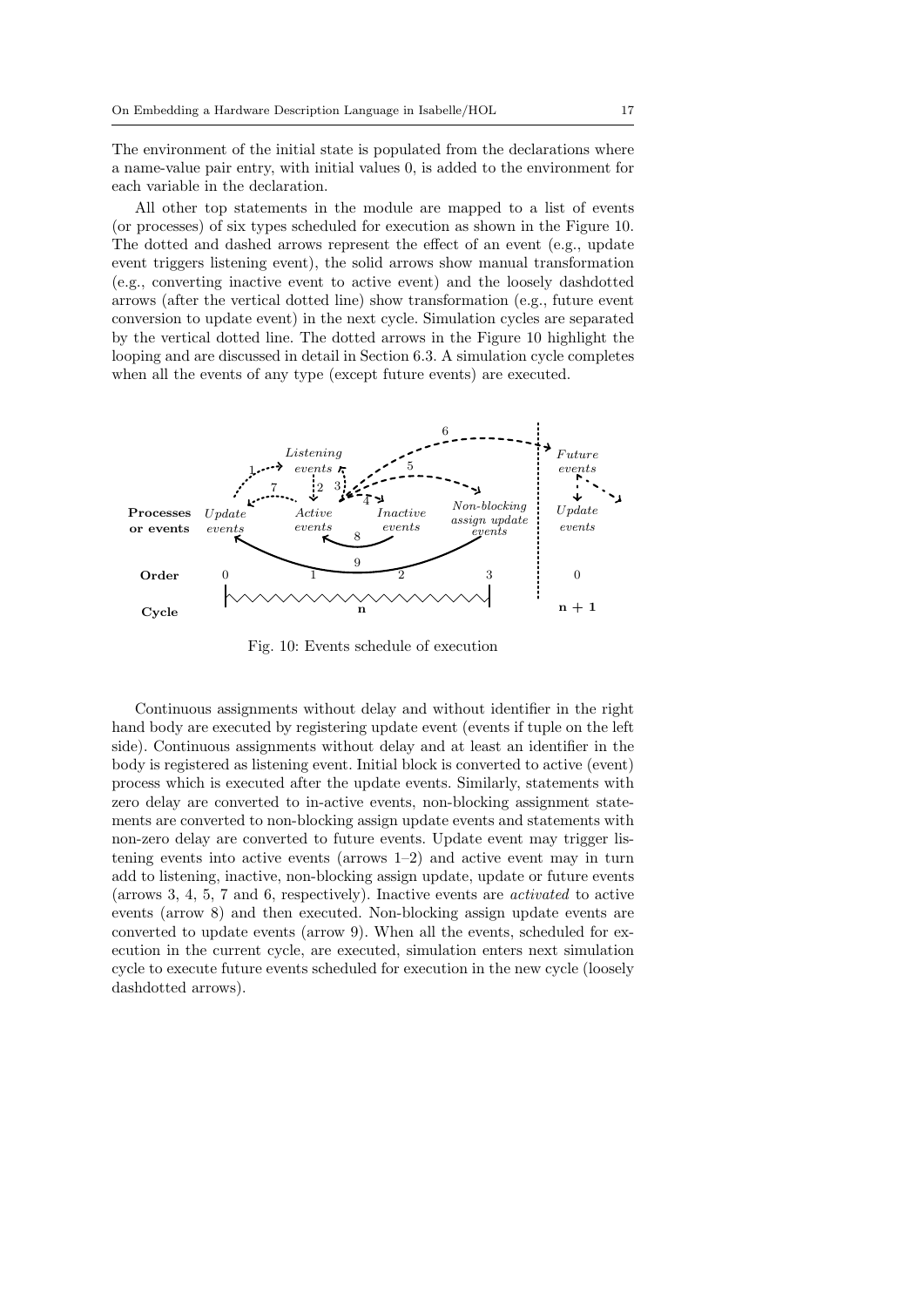The list of events in VeriFormal is exactly the same as found in the literature [40, 44] with minor differences in the way they are implemented. Events that are waiting for a trigger are modelled as a separate listening event in VeriFormal and [44] and then converted to active event while it is directly modelled as active event in [40]. Similarly, monitor event is explicitly included in [40] and [44] but it is implicit in VeriFormal: the simulate function returns the final state of execution with updated values of all the variables.

#### 6.2 Formalizing non-deterministic behaviour

In Verilog, concurrency of hardware circuits can be modelled: there can be multiple processes scheduled for execution at the same time. When multiple processes are scheduled for execution at the same time, the order of execution is not specified by the IEEE standard [5] and hence an arbitrary (nondeterministic) order is chosen by simulators. For robust design, linter [34] tools may be used to detect and flag race condition cases and correct before simulation. In VHDL [4], the language definition inherently guarantees determinism by preventing the race conditions created by blocking assignments.

To model two components running in parallel (concurrent), Verilog is using continuous assignments and procedural blocks (e.g., always block). One form of non-deterministic behaviour can arise when two always blocks are scheduled for execution in parallel. The two always blocks in Figure 11 have the same sensitivity levels (both are triggered on the positive edge of  $x$ ) and hence the blocking statements inside the blocks are scheduled to be executed at the same time. As software programs execute one statement at a time in serial fashion, a simulator execute the two concurrent blocks serially in an arbitrary order. This phenomenon of non-deterministic execution is called the race condition. Depending on the order of execution chosen by a simulator, the value of variable  $y$  will be different: for a specific value of  $d$ , the final value of y will be  $d$  if the first block is executed last and complement of  $d$  if the second block is executed last. The order of execution is not specified by the IEEE standard [5] and both results are valid.

| 1 | ...                 |
|---|---------------------|
| 2 | always @(posedge x) |
| 3 | $y = d$ ;           |
| 4 | always @(posedge x) |
| 5 | always @(posedge x) |
| 6 | $y = \text{a};$     |

Fig. 11: Non-deterministic behaviour: two always blocks

To avoid the race problem, blocking assignments are replaced with nonblocking assignments [40]. Unlike blocking assignments, which are executed at the time when encountered, non-blocking assignments evaluates the value of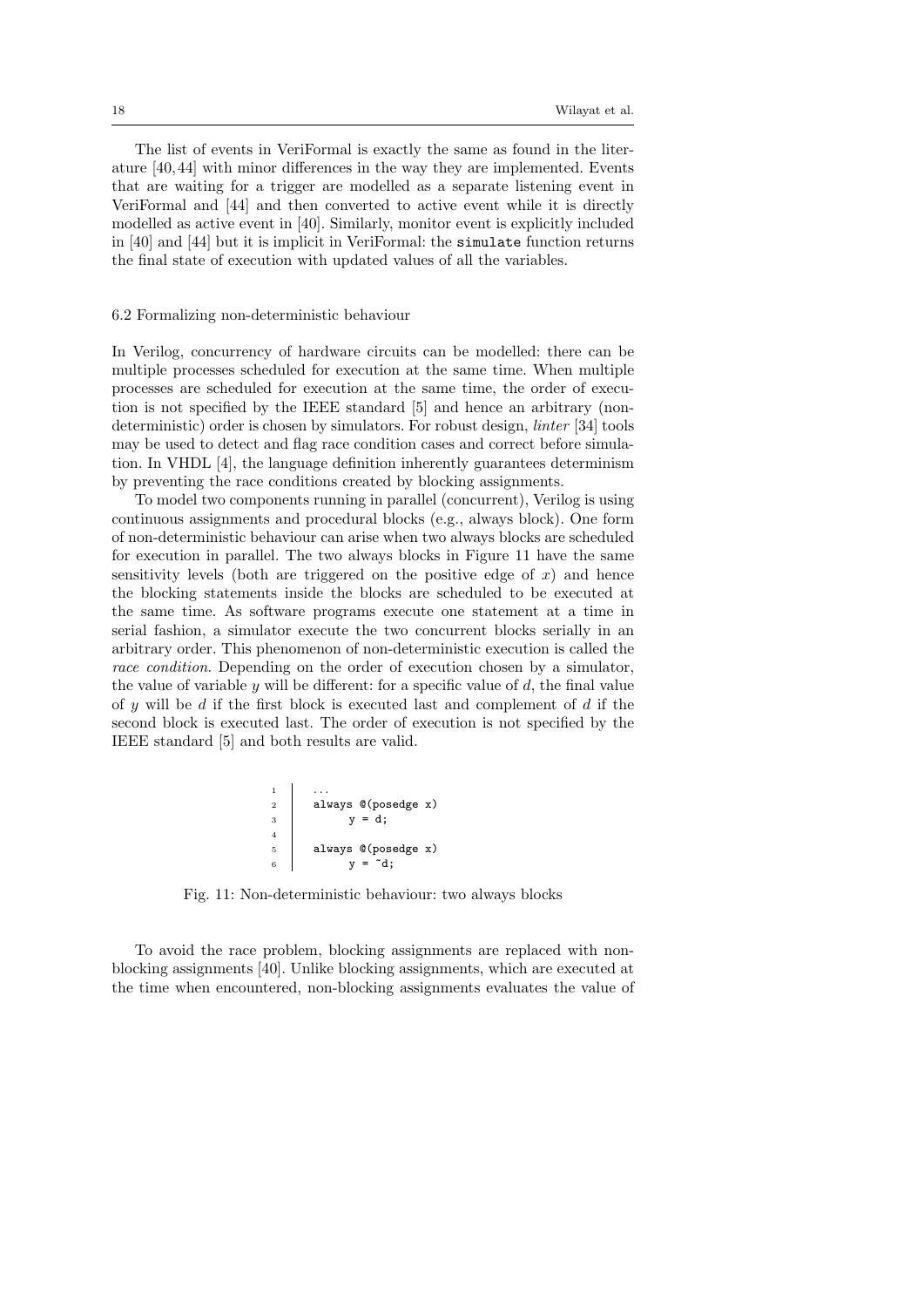right-hand expression when encountered and the assignment to the left-hand side variables is performed at the end of the current simulation cycle. Nonblocking assignments can not resolve race condition in all cases: for example, the race-condition when non-blocking assignments are used inside an always block (Figure 12). As both non-blocking assignments are triggered at the same time on the positive edge of the common sensitivity, both assignments are scheduled for execution at the same time. The order at which the value is assigned to variable  $y$  is not specified and hence can result different value of  $y$ depending on the order of execution.

|   | always @(posedge x) |  |
|---|---------------------|--|
| 3 | $v \le 1$ bo:       |  |
|   | $v \le 1$ 'b1:      |  |

Fig. 12: Non-deterministic behaviour: assignments within an always block

Another unavoidable race condition arises when two blocks, with at least one has more than one assignment, are scheduled to be executed at the same time. The assignment statements from both blocks may be interleaved with one another. That is, the simulator may execute statement of the other block before finishing execution of all the statements in the current block [40]. This unavoidable non-deterministic behaviour is shown Figure 13.

| 1 | ...                 |
|---|---------------------|
| 2 | always @(posedge x) |
| 3 | $y = 1' b0;$        |
| 4 | $z = y;$            |
| 5 | always @(posedge x) |
| 6 | $y = 1' b1;$        |

Fig. 13: Non-deterministic behaviour: interleaving statements

The two orders of executions are given in the listings below. In both cases, the value of z will be valid but different:  $z = 0$  in the first (left) case and  $z = 1$ in the second (right).

| $\mathbf{1}$ | $y = 1$ 'b0; | $y = 1$ 'b0; |
|--------------|--------------|--------------|
| $2^{\circ}$  | $z = y;$     | $y = 1$ 'b1; |
| $\mathbf{3}$ | $y = 1$ 'b1; | $z = y;$     |

Any order of execution is valid [5] but the results are different and depend on the order of execution chosen by a simulator. When embedding VeriFormal,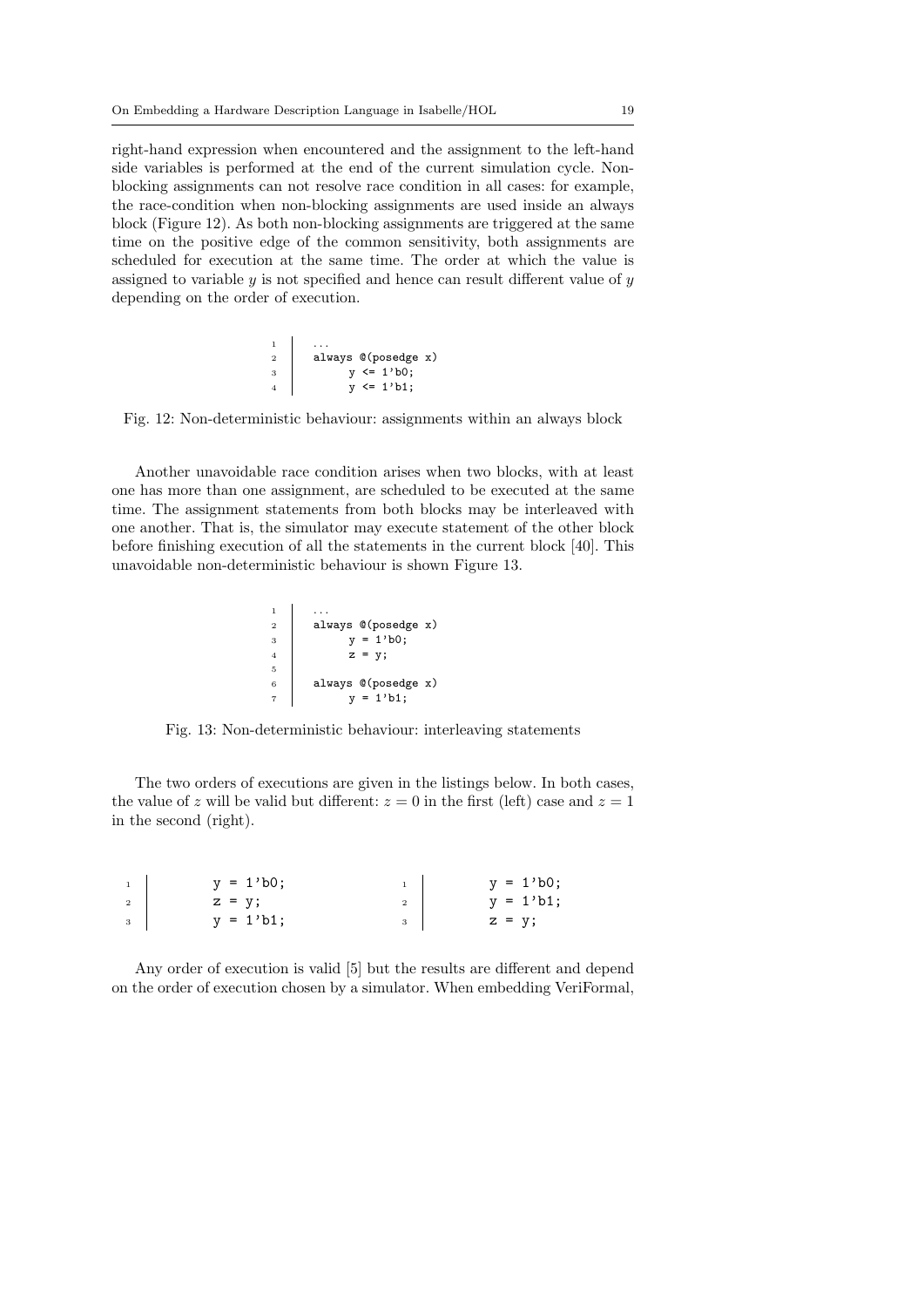there is a choice either to keep the non-deterministic behaviour as allowed by the standard or execute concurrent constructs in the order specified by the designer. To execute concurrent constructs in a specific order, the design community often follows the best practices guidelines. Such best practices required by a language, though, are considered as a shortcoming of the language. Unlike Verilog, determinism is inherently defined in the VeriFormal interpreter which execute events in the order they happen in the code. This approach has been used in VHDL [4] and conforms to Verilog standard: the standard allows any order of execution. The difference is, in Verilog, the order of execution is chosen by the simulator while in VeriFormal, it is chosen by the programmer.

To implement concurrent behaviour in a deterministic way, VeriFormal stores listening events in a list. The data structure used for events is crucial: when a set is used, events are chosen non-deterministically and when a list is used, events are chosen in order. For the concurrent scenario described in Figure 11, VeriFormal registers two listening events and store them in a list in the store. When data type list is used, the order of execution is deterministic and is chosen by the language designer: the list is extended at tail and the triggered (listening) events are picked up in order from head to tail. It ensures execution of concurrent processes (listening events) on first come first served basis. This deterministic by compilation approach allows the programmers to choose the order at which they want to execute the concurrent constructs. The designer implicitly chooses the order as the constructs (processes) are executed in order they are written in the design. In the example above (Figure 11), on the positive edge of  $x$ , the first always block is executed first followed by the second block. Using list has an additional advantage: the semantics based on lists is directly executable while the semantics with sets is not. To make semantics with sets executable, a number of proofs must be carried about the functions operating on sets.

## 6.3 Formalizing termination

In this sub-section, different scenarios of non-terminating and non-trivially terminating processes are considered and the approaches taken while formalizing them are discussed in detail. The dotted arrows 1–3 and 7 in Figure 10 are loops: an update event (e.g. registered by continuous assignment) triggers a listening event (registered by an always block) which triggers the listening event registered by the continuous assignment (path  $1\rightarrow 2\rightarrow 7$ ). This scenario is described by a VeriFormal code snippet in the Figure 14: the continuous assignment changes the value of wire  $y$  which is in the sensitivity list of always block. This triggers the listening event registered by the always block which include the assignment that updates the variable x. As variable x is in the right-hand expression of continuous assignment, it triggers the listening event for continuous assignment and it repeats. Similarly, there are other scenarios which indeed terminate, but Isabelle/HOL compiler cannot determine it (see below).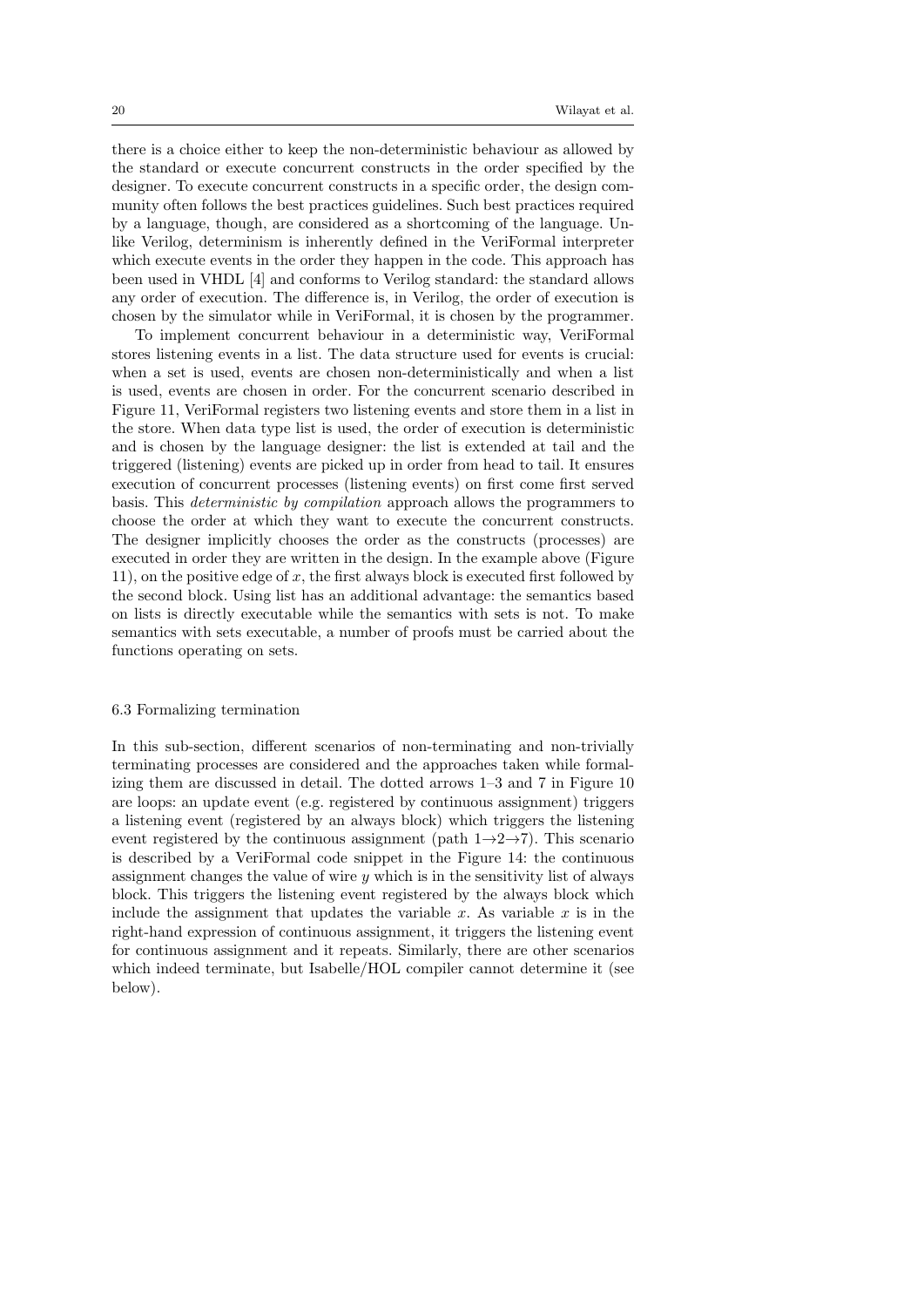$$
\begin{array}{c|c}\n1 \\
2 \\
3 \\
4 \\
5\n\end{array}\n\quad\n\begin{array}{c}\n... \\
\text{assign #-1 } [ny] = nx, \\
\text{always } [\mathbb{Q}] (\text{trgexp } ny) \\
nx = exp\n\end{array}
$$

Fig. 14: Non-terminating module: continuous assignment and always block

The higher order logic underneath Isabelle/HOL is a logic of total functions where termination of the functions is a fundamental requirement to maintain consistency [38]. The totality requirement is not specific to Isabelle/HOL and is equally significant in other theorem provers as well [8]. When a recursive function is defined in Isabelle/HOL, it automatically verifies if the function terminates and accepts it if it does. However, in some cases (see example below) it fails and the termination must be proved manually. A custom well-founded relation is provided and proved that a termination argument decreases in every iteration [38]. This approach requires proof effort, in particular, when the recursive functions are complex such as those defined in VeriFormal. To avoid tedious proofs of termination, a termination argument (guard condition) is added to the arguments of recursive functions whose termination cant be verified automatically by Isabelle/HOL. The recursive call to the function from within the body is subject to decrease in the argument value (by checking it against the maximum number of executions using less-than relation). This approach is similar to the proof of termination [38] with the major difference is that a manual proof of termination is not required here. The automatic termination verification is, instead, assisted by providing extra information in terms of termination condition checked inside the function. The termination issues in recursive functions over, both, terminating and non-terminating constructs and the way they are addressed are discussed in more detail in the following paragraphs.

The recursive function execproc executes individual processes and is the most tricky one to formalize in Isabelle/HOL. The approach taken for termination is a guard condition with a value (passed as argument) of type nat is used in the less-than [38] relation inside the body of the function. The condition  $c' < c$  is checked before every recursive call:  $c'$  and  $c$  are the number of computations in the process after and before the current iteration, respectively.

Terminating constructs For recursive functions to terminate, the value of at least an argument must decrease in every iteration. If an argument reduces in every recursive call, the compiler is happy with it. However, there are scenarios when the value of an argument (e.g., the number of sub-computations) increases, remains the same or decreases but arbitrarily. In other words, the count of the argument used for termination may increase in some iteration and decrease in others and eventually reduces to zero causing termination. This phenomenon is non-deterministic and hence the compiler can not determine if the execution will ever terminate. In VeriFormal, this is either caused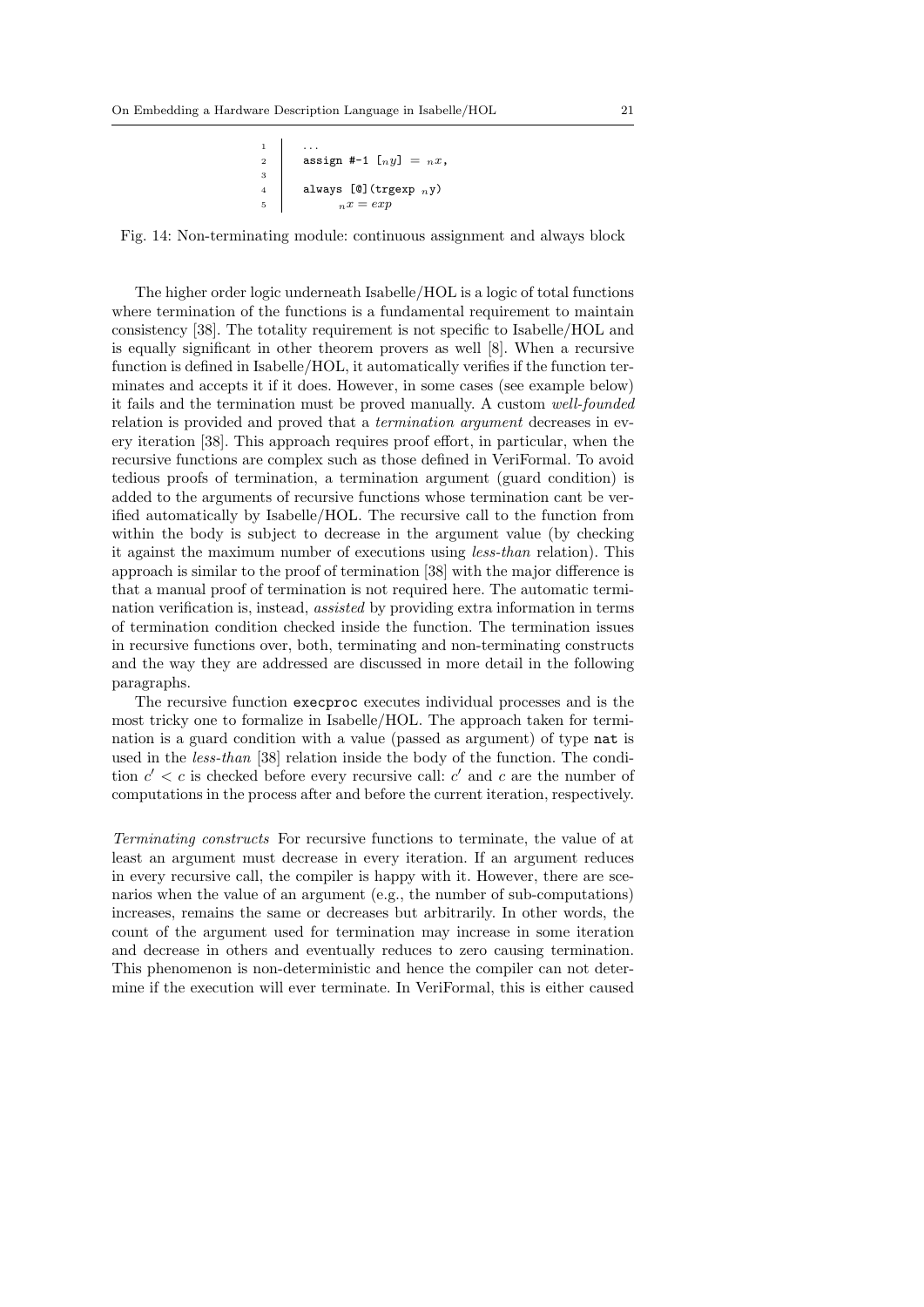by a sequence statement, which initially is counted as a single process but consists of more than one statements separated by double semicolons ; ; or a process that triggers other processes (e.g., listening events). In both cases, the Isabelle/HOL compiler cannot determine if the recursive function, executing the process, will ever terminate and hence complains. Both scenarios are demonstrated with examples following with a discussion on the way they are executed.

Consider an always process  $\texttt{cpt}$  ( $s_1$ ;;s<sub>2</sub>), where  $s_1$  and  $s_2$  are two blocking assignment statements (sub-computations). This is a three-computation process as the sequence statement consist of two blocking assignments and a no operation process ;;. Each assignment is executed separately by converting it to an active process (and then to update event) and the semicolon pair is a no-operation process (computation). In other words, when this (active) process is executed, it generates three more processes with two consisting of blocking assignments. To completely execute a process, the process itself and all of its side-effects (sub-processes triggered) must also be executed. In this example, to execute the always process, the two blocking assignments in the process body and ;; must also be executed. Assuming the blocking assignments do not trigger listening events, the compiler will still complain. The reason is that in the first iteration, there was one process (just always process) which was unfolded into three sub-processes. The value of argument (count of processes) was increased during the first iteration while it should have been decreased and hence the compiler will not accept it.

The example for the second case is a blocking assignment  $_n x = exp$  and a continuous assignment assign  $#-1$   $[ny] = n^x$  and assuming y is not listed in any sensitivity list. Without the guard condition, the process registered for the first assignment is executed by the function execproc and updates the value of x which triggers a listening event registered for the second assignment. The function execproc has to continue its second iteration to execute the triggered event, however, nothing reduces during the first iteration. In theory, the execution of the initial process terminates after this second event is executed, however, the compiler cannot find it and hence complains: a process was being executed and it is still executing a process.

The guard condition, asserts that the number of computations (sub-processes) reduces in every iteration, is added to the function execproc. The sum of number of computations in a process and listening events in the store are calculated in the caller function execprocs using functions, countcpt and countcptel, and passed as argument (of type nat) to execproc. The reason listening events are taken into account is that a process may trigger some of them as described in the previous paragraphs. To show how this treatment assist Isabelle/HOL to verify termination automatically, we re-visit the example  $\texttt{cpt}(\mathsf{s}_1; \mathsf{is}_2)$ given above. Assume listening event store has n events and statements  $s_1$  and  $s_2$  do not trigger<sup>2</sup> any event. Initially, the total count of computations passed as argument to execproc is  $c = n+3$ : there are n events in listening event store

<sup>2</sup> This latter assumption is used to keep the scenario simple.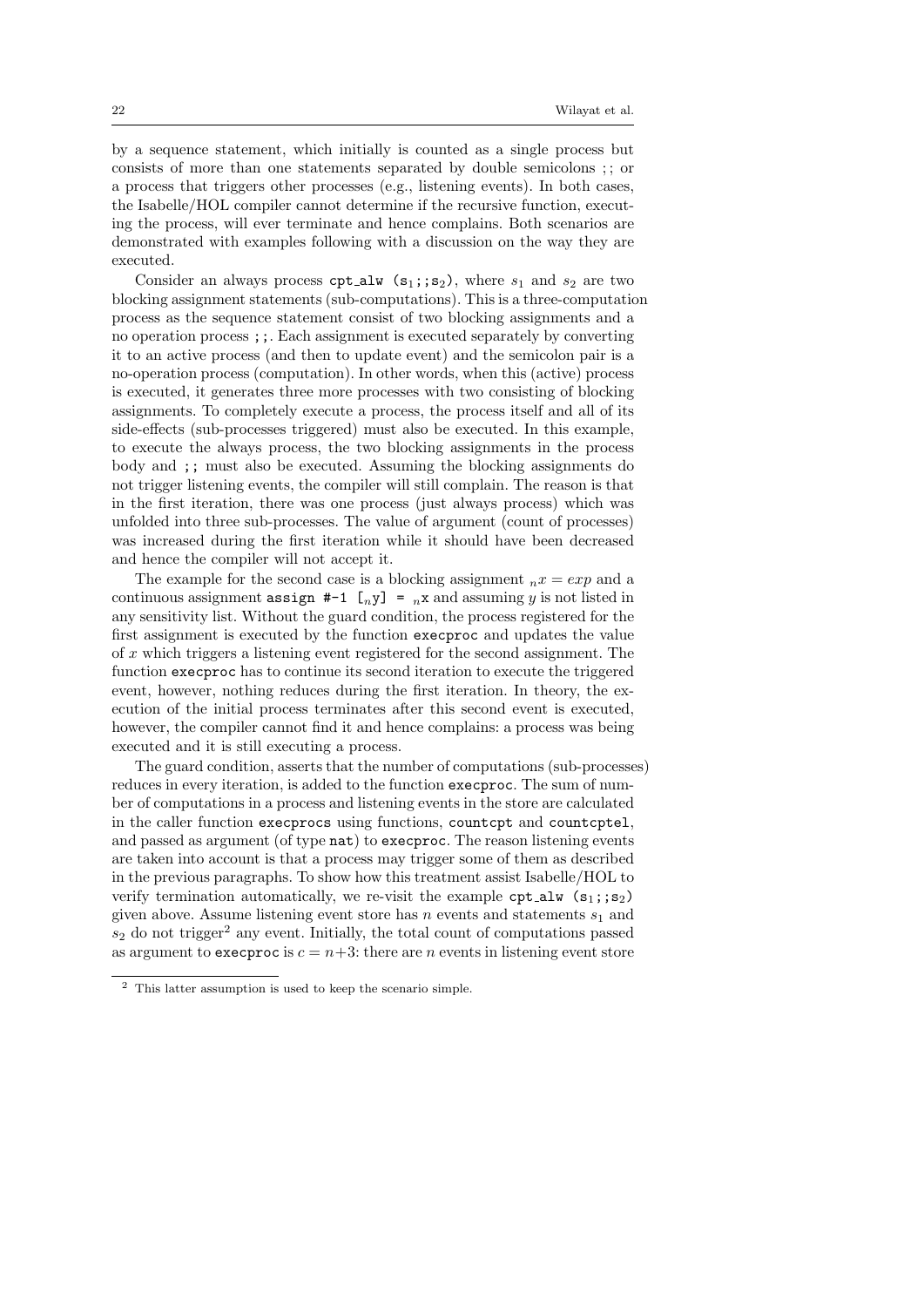and 3 sub-processes  $s_1$ ,  $s_2$  and ;; in the current process cpt alw  $(s_1; s_2)$ . During the first iteration, the body of sequence statement is unfolded,  $s<sub>1</sub>$  is executed and the no-operation computation ; ; is discharged. The total count is now  $c' = n + 1$ : only  $s_2$  is left to execute. As the condition  $c' < c$  satisfies, the execution proceeds to the next iteration with new termination argument  $c = n + 1$ . In the second iteration, the statement  $s_2$  is executed which reduces the count to  $c' = n + 0$ . The condition for recursive call still holds, however, as the body of the initial process has been completely executed, it causes the function to return. A similar explanation holds for the second example given in the previous paragraph.

Non-terminating constructs The example in Figure 14 does not terminate: the processes registered for continuous assignment and always block are mutually dependent and triggers each other. The termination condition approach discussed above is still helpful to terminate the function. Both, the continuous assignment and always block are registered as listening events in the store. Assume the listening event store only has these two events and a singlecomputation process (e.g., process registered for  $_n x = exp$ ) that triggers the first listening event is being executed. When execproc function is called to execute the process, the termination count argument is  $c = 1 + 2$ : a singlecomputation process  $+2$  listening events in the store. During the first iteration, the listening event for continuous assignment is triggered which is converted to active event to execute next. As the triggered listening event is removed from the store, the count is  $c' = 1 + 1$ : the activated event + a listening event in the store. As the termination condition holds,  $c' < c$ , the execution proceeds to next call with new  $c = 2$  is passed as argument. In next iteration, the activated event is executed which triggers the listening event registered for the always block. The new count  $c' = 1$ : just the newly activated event (listening event store is empty). The termination condition still holds,  $1 < 2$ , and recursive calls continue with updated argument  $c = 1$ . In the next iteration, the triggered event for always block is executed which completes the execution of the first process: the process itself and all the side-effects have been completely executed. The termination condition still holds:  $0 < 1$ , however, as there is no event to continue with, the function returns. This last event should have triggered the listening event for continuous assignment but as it has been removed from the listening event store, the execution terminates. The main trick that causes the function to terminate is the removal of listening event from the store once triggered.

$$
\begin{array}{c|c}\n1 \\
2 \\
3 \\
4 \\
5\n\end{array}\n\quad\n\begin{array}{c}\n... \\
\text{assign #-1 } [ny] = n^x, \\
\text{always } [\mathbb{Q}] (\text{trgexp } n y) \\
n x = exp\n\end{array}
$$

Fig. 15: Non-terminating module: continuous assignment and always block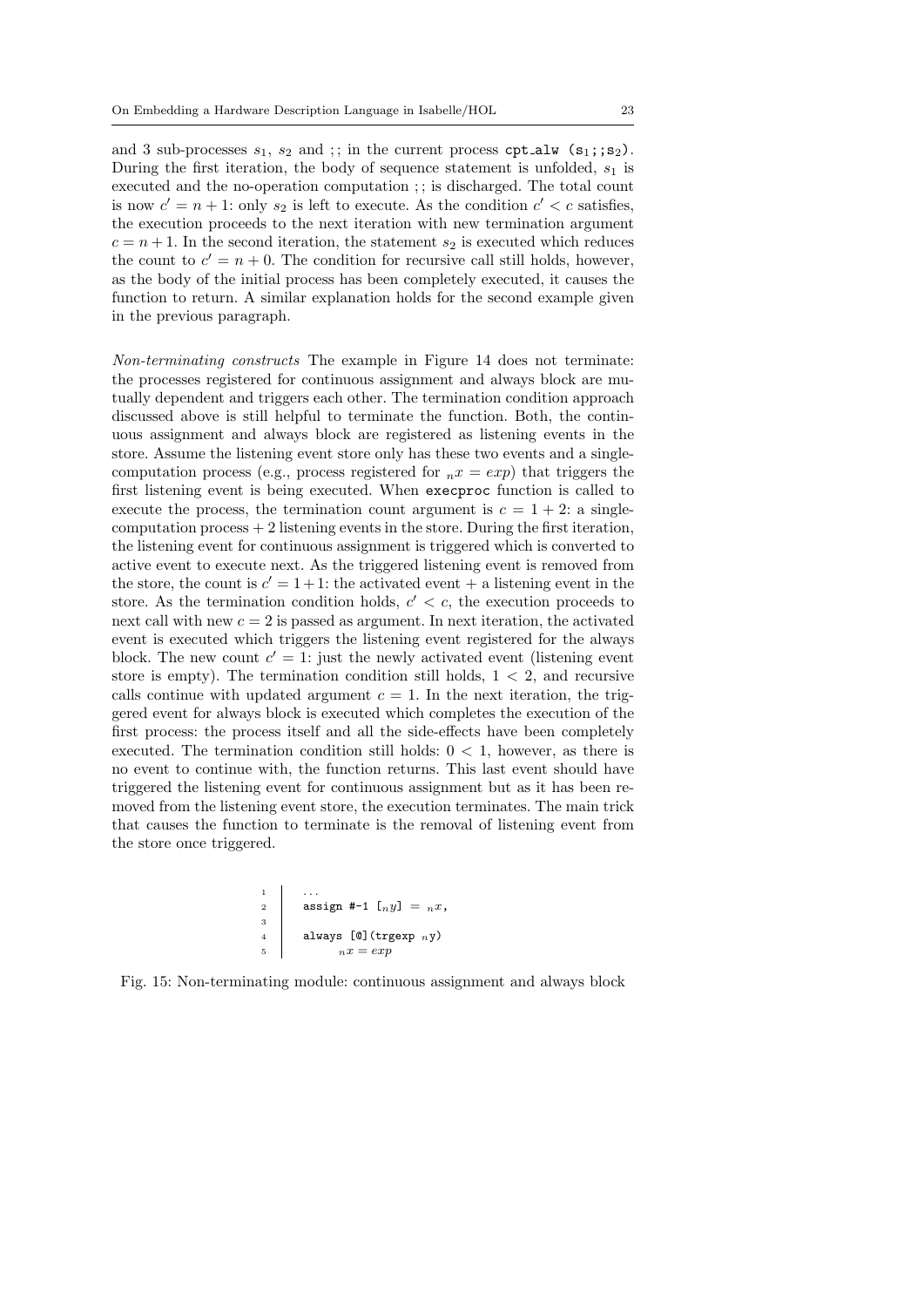Careful readers must have observed that, the listening event is triggered only once, which is not in line with the actual behaviour of the circuit: a green traffic signal must always (not just once) be turned green after a certain interval. To incorporate such a non-terminating behaviour while at the same time be acceptable to Isabelle/HOL compiler, the listening event is temporarily removed (converted to an active process) from listening events and is restored (converted) back to listening event store after the activated process is completely exhausted. This treatment will allow other processes to activate the same listening event later on.

The timing of re-creation of a listening event is crucial. If it is not converted back to listening event store, the real essence of listening event is lost (as discussed above) and if it is converted back soon after the activated listening event is executed, then it gets into an infinite loop (e.g., case in Figure 14). To understand the termination issue in non-terminating scenario, the Figure 14 is revisited again as Figure 15. Assume the variable  $x$  (line 2) is updated by an assignment in the module which triggers the listening event registered for the continuous assignment (line 2). When the body of the activated event is executed, it will update the value of variable  $y$  which is listed in the sensitivity list of the always block (lines 4–5). This will trigger the listening event registered for the always block which updates the value of variable  $x$ . If the listening event registered for the continuous assignment is not removed from the listening event store, the always block will trigger it. Similarly, if the listening event registered for the always block is not removed from the store after it is once triggered, it will be triggered again by the update in the continuous assignment and hence the execution will enter into an infinite loop.

The execution of the process, that triggered this loop by updating the value of variable  $x$ , completes when all the triggered processes are *completely* executed. In this example, the process that triggered the loop completes when the events registered for continuous assignment and always block are completely executed. To break the loop while at the same time keep the triggered events for latter calls, all the triggered listening events are removed from the store until the process (that triggered them) is completely executed. In the above example, both the listening events are restored back to the store after their activated versions are completely executed.

$$
\begin{array}{c|c}\n1 & \cdots \\
2 & \text{always} & \text{[C]} (\text{trgexp } n\text{x}) \\
3 & n\text{x} = \exp\n\end{array}
$$

Fig. 16: Non-terminating module: self-triggering always block

This treatment can also break the loop in self-triggering always block scenario as described in the Figure 16. In a self-triggering always block, a nonrecommended coding style, the sensitivity variable  $x$  is driven by the assignment in the always body. When the value of  $x$  is changed first time, it will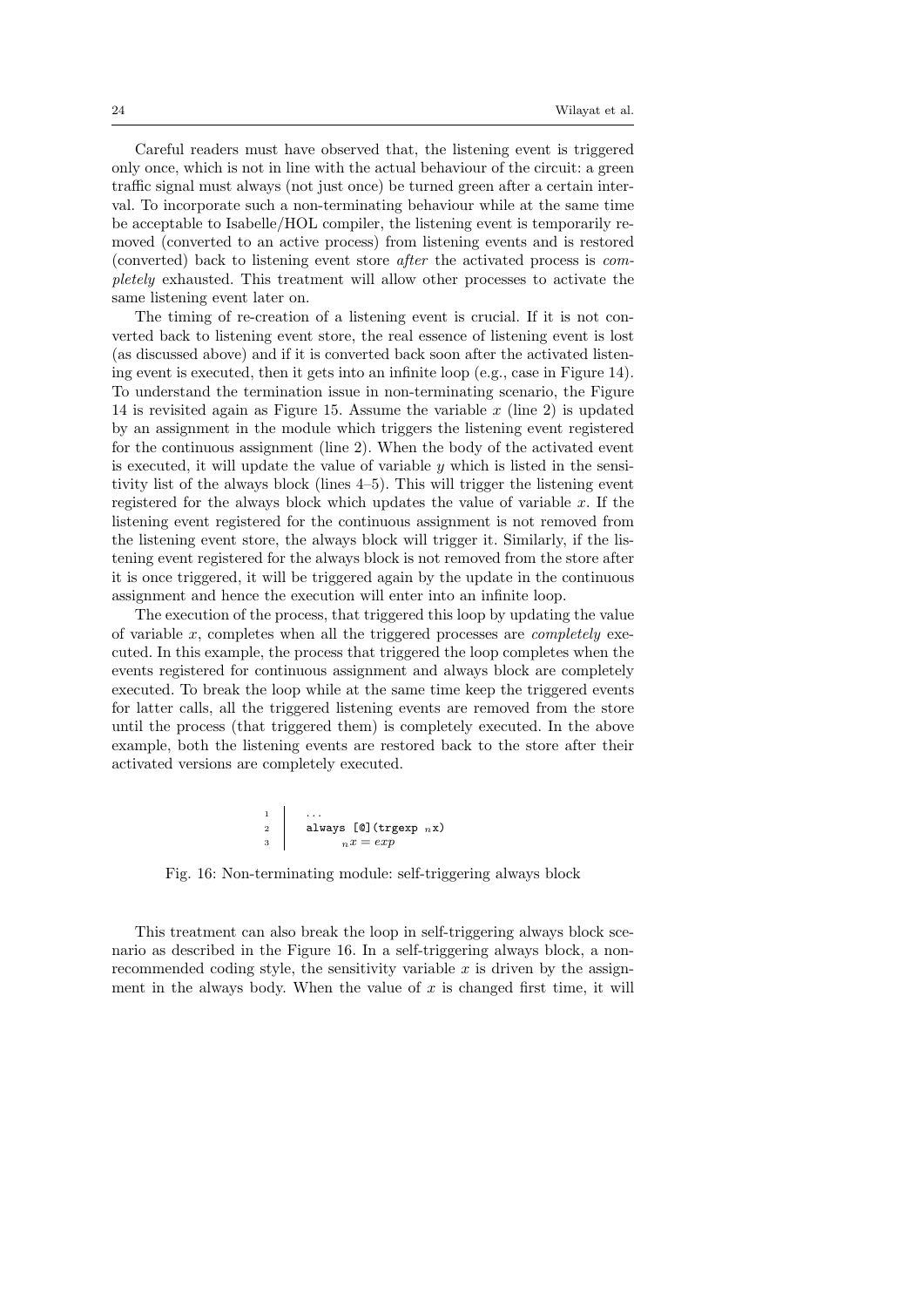trigger the listening event registered for the always block which executes the assignment statement in the body of the always block. The listening event is removed from the store while its activated version is being executed. When x is updated by the assignment inside the always block, at that time the corresponding listening event is not in the store and hence can not be triggered which terminates the loop. The listening event is restored soon after the body of triggered always block is executed.

Terminating simulation A module simulation can get into looping even if there is no non-terminating construct in the module. Nested future events, for example, add other future events which can cause the simulation to run in loop. This can happen when the delay changes dynamically. Furthermore, a simulation may be desired to run until there is no future event left in the store. This may not terminate either because of the reason above or it may not be possible for the compiler to determine it will ever terminate. To resolve such issues, the simulation is bounded above by the number of simulation cycles. The intended max number of simulation cycles m is passed as argument to the main simulation function simulate which decrements m after each simulation cycle. The simulate function returns either if there is no future event to execute (no event scheduled for execution at the next cycle) or the maximum number of simulation cycles is reached.

# 7 Syntax Complexity Balancing

When embedding an HDL with the aim to enable mechanical reasoning using proof assistant, a simplicity first approach should be adopted. Such an approach is needed to reduce proof effort by reducing number of language constructs in the core of DSL while at the same time including most of the language features. The DSL size can be reduced by considering more general constructs with different interpretations implemented in other modules separated from the core of the language. This would keep the core of the language simple and elegant. In our case, the complexity of the core of DSL VeriFormal is reduced by moving some features to the type checker and translator modules.

## 7.1 Simplicity through separate type checker

The syntactic structure of the embedded language is defined using context-free grammars that precisely define language constructs. To prove that a grammar G generates a language L, one must show that every string generated by G is in L and conversely prove that every string in language L can indeed be generated by the grammar G [3]. Such a proof for a real life language is extremely tedious, though, careful analyses and scrutiny of the grammars of the language is necessary. As a result of such an investigation, the productions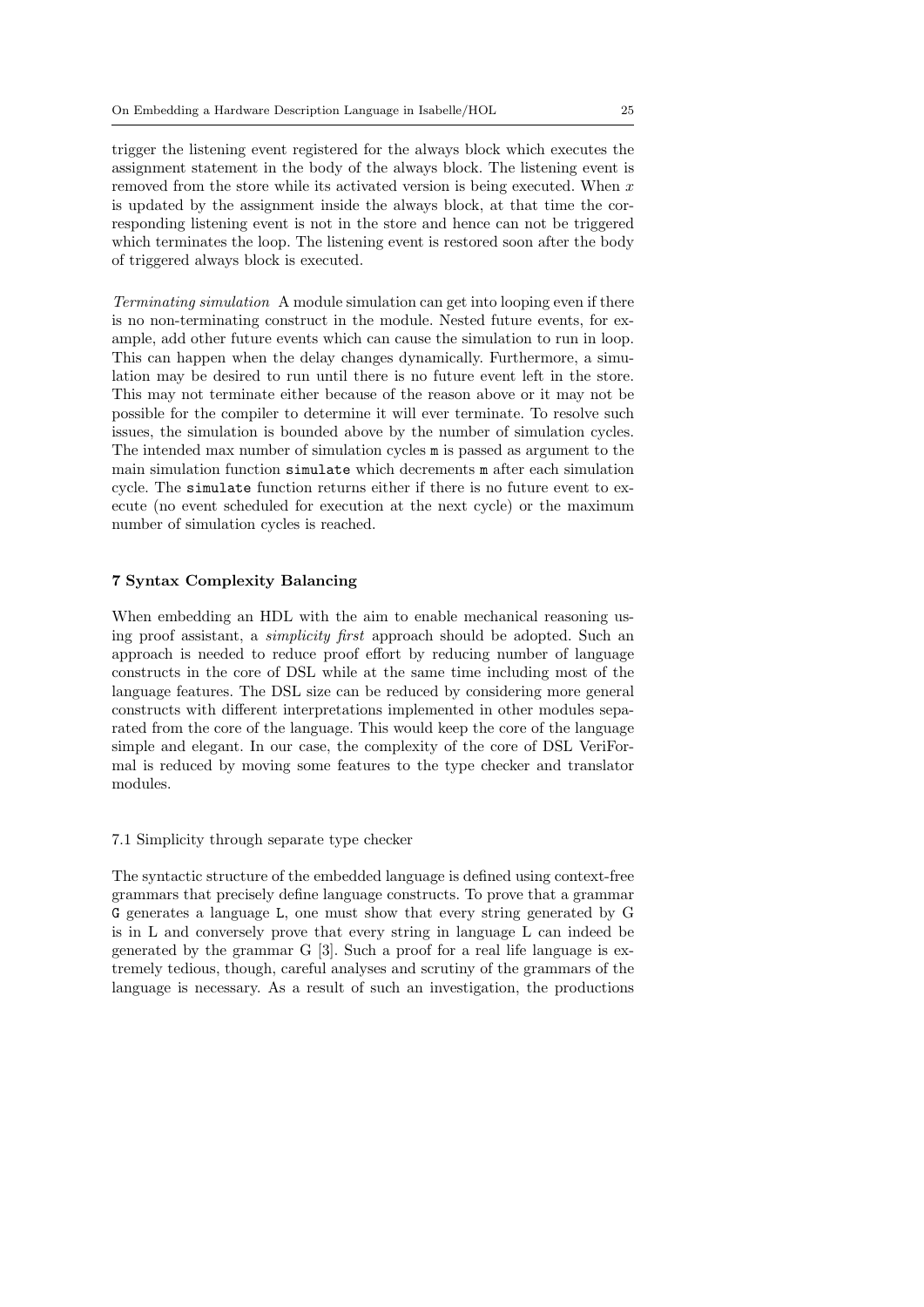that generate strings that should not be included in the language are removed or replaced.

Luckily, embedding language in a theorem prover does not need to prove that a language generates valid strings. In fact, the type checker of the theorem prover checks the terms of the language and only accept programs (sentences) that follow the grammar. It ensures that an accepted sentence conforms to the language syntax, however, it does not guarantee that the sentence is valid in the intended language. In Verilog, for example, an always block must include procedural timing control with time delay # or sensitivity list @. The corresponding formal definition of always block has the form: always statement, where a statement can be with or without timing control. That is the definition does not enforce the timing control in always block while it should. For example, the grammar accepts the (syntactically correct but) invalid (according to the specification of Verilog) always statement: always  $([n]x]$  [=] [#]-1 exp).

It must be ensured that all the productions of the grammar must only generate programs allowed by the specification. This property holds if no production of the grammar generates any sentence against the language specification. It can be achieved by rewriting the grammar for statement: write two grammars for statements, one with and the other without time control (time delay and delay). This approach would require additional non-terminal in the grammar and nested pattern-matching in functions operating on statements. A different approach based on *simplicity first* is adopted here: keep the grammar simple even if it produces ill-sentences. To rule out invalid sentences, instead, rules are added in a separate checker program to eliminate sentences that should not be part of the language. This, though, would require additional work, however, would result a modular and simpler language design.

The checker (predicate) program wfprog [36] checks the correctness of the VeriFormal module, such as checking validity of the always top statement. The predicate wfprog is a conjunction of various other predicates (boolean functions) representing different properties of the language. To check always statement is defined with a timing control, a function hastimectrl (Figure 17) is defined. Using pattern-matching on the structure of statement, the function checks the existence of timing control in the statement. An always block is well-formed (acceptable in the language) if the statement that follows has a timing control and satisfy few other conditions.

> 1 | fun hastimectrl :: "statement  $\Rightarrow$  bool" where "hastimectrl (stm\_sensl  $-$  ) = True" | "hastimectrl (stm\_delay \_ \_) = True" | "hastimectrl  $=$  False"

Fig. 17: Checking timing control in statement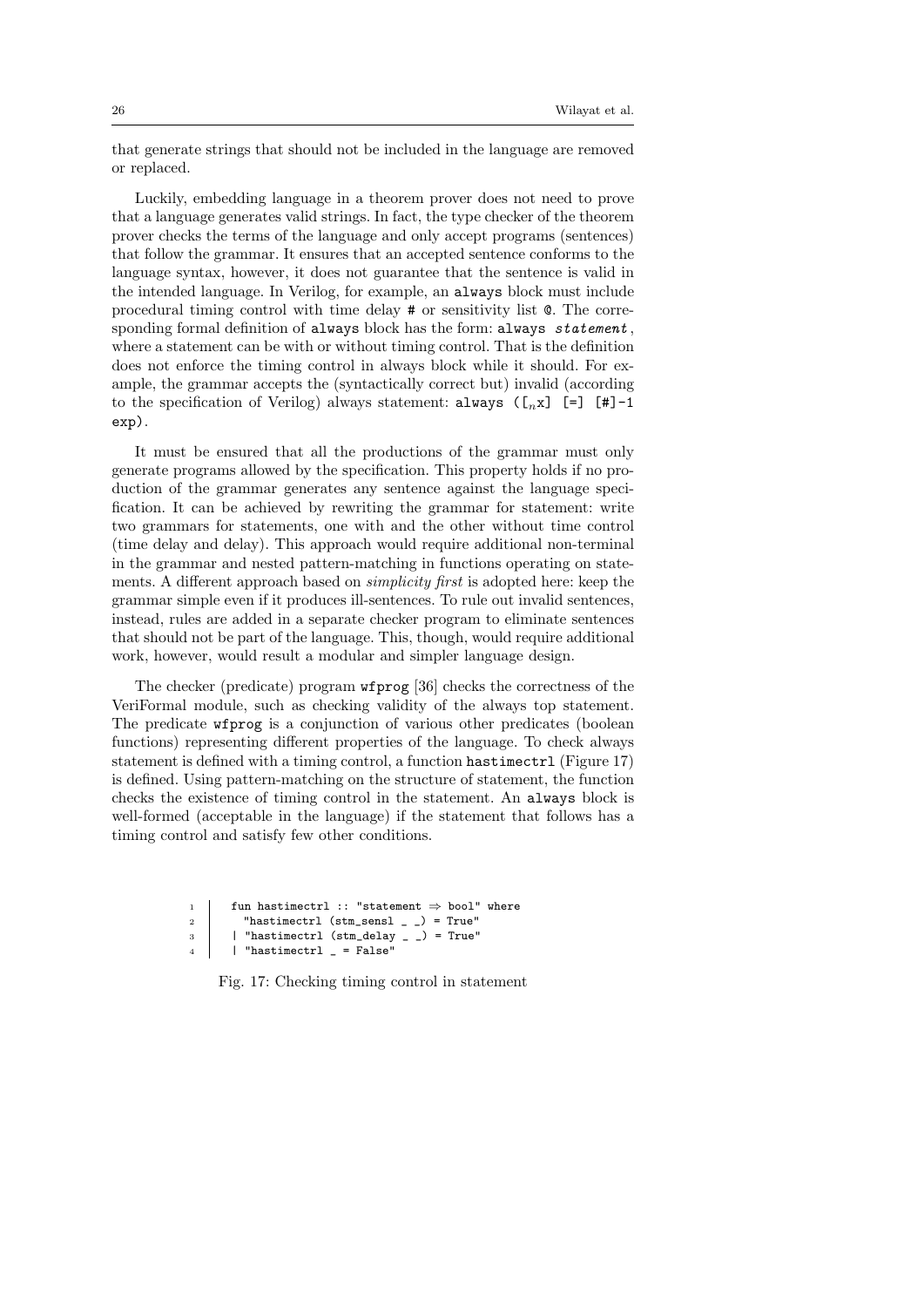The checker predicate can be extended easily without affecting the syntax of the embedded language. If a VeriFormal module (program) is well-formed (passes the test), it indicates the module holds a number of properties: all always statements include at least a timing control. Adding boolean functions to the checker program can be seen as adding a set of hypothesis in the proof context. For example, the predicate wfprog p over a program p is a conjunction of predicates including hastimectrl over statement. In general, the checker predicates rule out non-recommending or invalid programming styles, leads to modular language design and simplifies proofs.

#### 7.2 Simplicity through the translator

Manual encoding of existing Verilog designs in the syntax of VeriFormal is tedious and error prone. To automate translation from Verilog designs into VeriFormal, a prototype translator has been written. The translator gets a Verilog module as input and returns a VeriFormal module as an Isabelle/HOL theory. One of the challenges in such a translation is the creation of unique identifiers as names in VeriFormal and updating the type definitions accordingly. The translator collects the list of all valid Verilog identifiers in the input module and creates an Isabelle/HOL type definition for all VeriFormal names (Verilog identifiers). It updates the type definition datatype name = list of names in the theory Syntax.thy by replacing the existing names list of names with new names separated by the Isabelle/HOL symbol |. The generated output module includes all the required Isabelle/HOL theories and can be type checked by the Isabelle/HOL compiler for type correctness. The main objective of the translator available with VeriFormal is to translate existing Verilog modules into equivalent modules in VeriFormal, though, it can be used to keep the core of VeriFormal simple. Two Verilog constructs, the generate loop statement and module instantiation, have not been directly formalized in the VeriFormal syntax but included in its translator.

The Verilog meta-programming construct, generate loop statement, enables parametric designs and circuits. One way to add the support for generate statement is to directly formalize it in Isabelle/HOL, however, this would complicate the syntax of VeriFormal. Instead, the support for the metaprogramming generate loop construct is added to the VeriFormal translator. An example of a Verilog module with meta-programming construct, its elaboration, RTL schematic and translation to VeriFormal are shown in Figure 18. The Verilog module in Figure 18-a is a description of  $2\times1$  multiplexer using the generate loop statement. The VeriFormal translator automatically elaborates it to a Verilog module (Figure 18-b) without generate statement. Both versions of the Verilog modules in Figure 18-a and b result exactly the same schematic (Figure 18-c). The elaborated version of the Verilog module is automatically translated to VeriFormal (Figure 18-d) which is now fit for formal verification (see Section 8) using Isabelle/HOL theorem prover.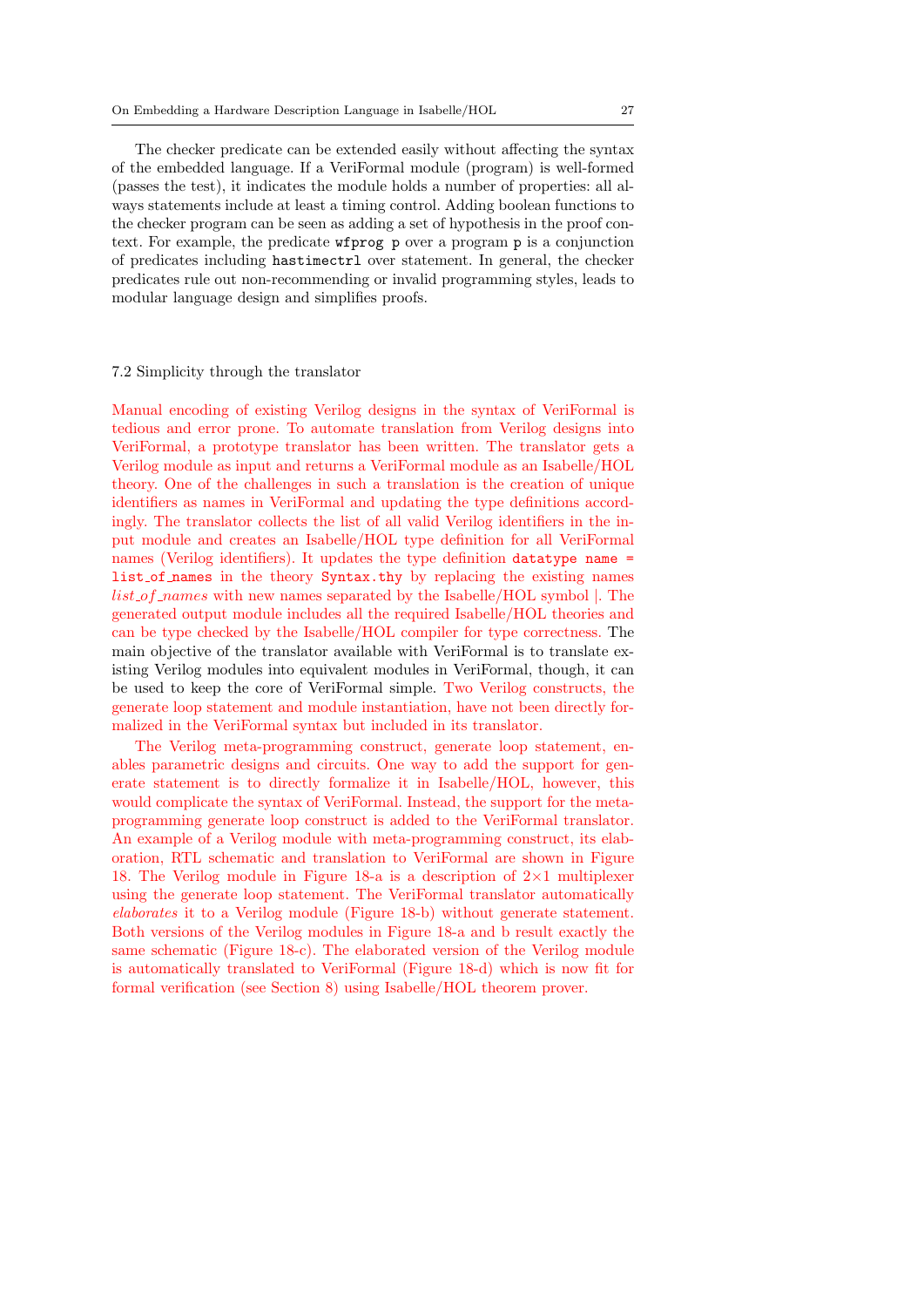

Fig. 18: Automatic elaboration and translation of Verilog module - (a) with and b) without generate statement, (c) schematic diagram of (a) and (b), (d) VeriFormal module

Like many other programming languages, such as C++ and Java, Verilog includes modules to implement code-reuse. A module is defined once and re-used many times by instantiating it inside another module. The module instantiation feature of Verilog is not directly formalized in VeriFormal but implemented through the translator. VeriFormal, instead of formalizing module substantiation, compresses the entire Verilog design into one VeriFormal module using flattening [19, 18, 27]. A top level module, a module that instantiates other modules, is flattened [27] by renaming all local variables in the module instances to avoid clashes, replace all module instances by the sequence of statements contained in the instantiated modules and declare all local variables at top level. A simple example of flattening performed by the VeriFormal translator is available at the Github repository at https://github.com/wilstef/veriformal. As suggested by Gordon [27], other transformations may also be included in the translator. One such trans-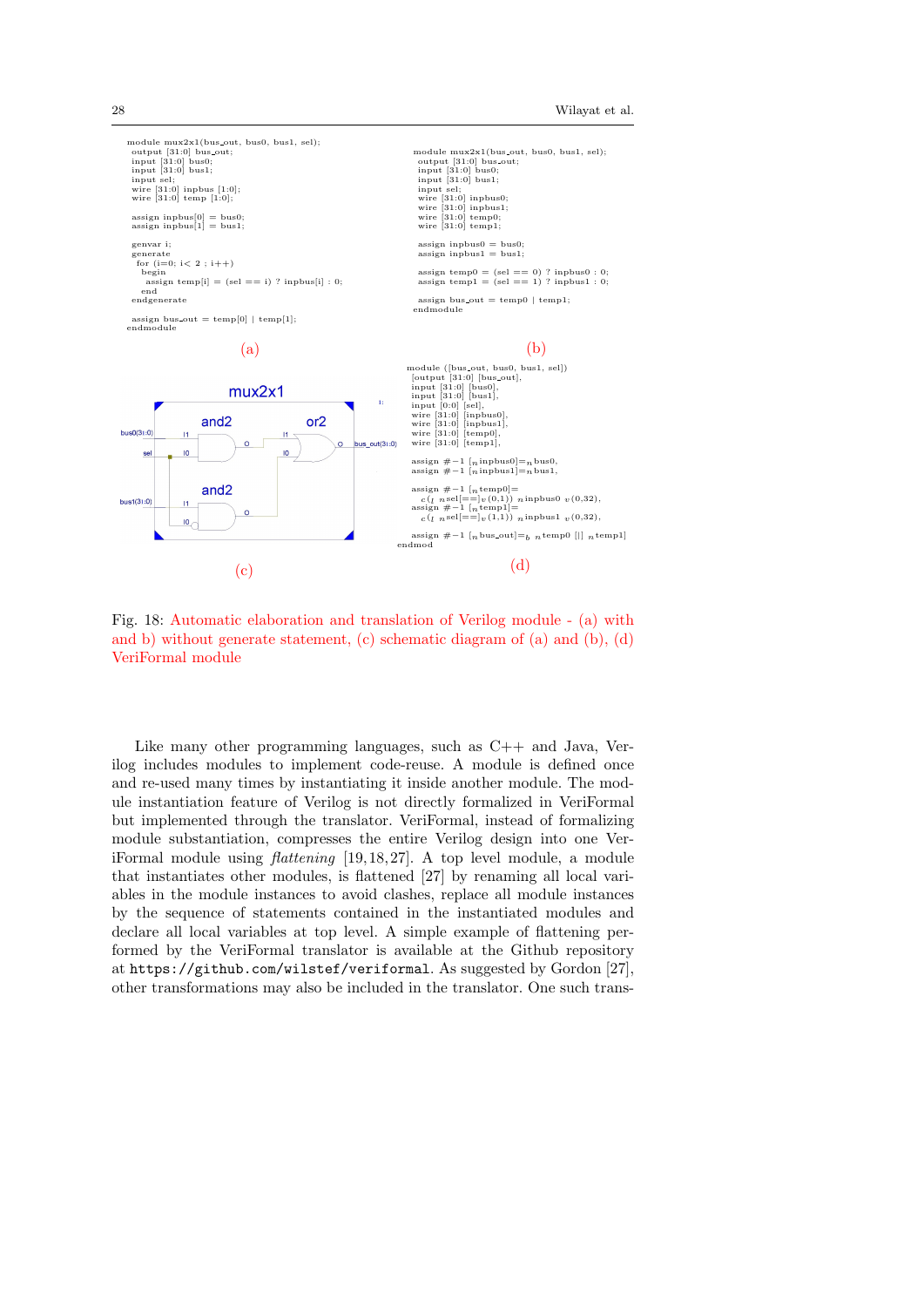formation would be to replace continuous assignments with always blocks and remove the definition of continuous assignment from VeriFormal syntax.

# 8 Circuit Verification in VeriFormal

The main motivation for creating VeriFormal was to support formal verification of hardware descriptions described in HDL Verilog. The HDL VeriFormal together with its translator, type checker and Isabelle/HOL compiler provides a platform to formally type-check Verilog modules in an automatic way. An existing Verilog module can be automatically translated to VeriFormal module and then type-checked using VeriFormal and Isabelle/HOL type-checkers.

To demonstrate this feature with an example, we designed a 32-bit  $8\times1$ multiplexer circuit in Verilog and automatically translated it to an Isabelle/HOL theory. The generated theory contains definition of VeriFormal module mux8x1 and includes the required theories. All the identifiers in the VeriFormal module have type name and must be defined, otherwise, the Isabelle/HOL compiler will complain at run time. To resolve this issue, the translator additionally collects the list of Verilog identifiers in the module and creates a type definition name for all the identifiers. The type definition name in Figure 19 includes as its members all the identifiers in the VeriFormal module described in Figure 20.

 $\begin{array}{c|c} 1 & \text{daturitype name} = \\ 2 & \text{bus-out} & \text{bus} \end{array}$  bus\_out | bus0 | bus1 | bus2 | bus3 | bus4 | bus5 | bus6 | bus7 | sel | inpbus0 | inpbus1 | inpbus2 | inpbus3 | inpbus4 | inpbus5 | inpbus6 | inpbus7 | temp0 | temp1 | temp2 | temp3 | temp4 | temp5 | temp6 | temp7

Fig. 19: VeriFormal identifiers as names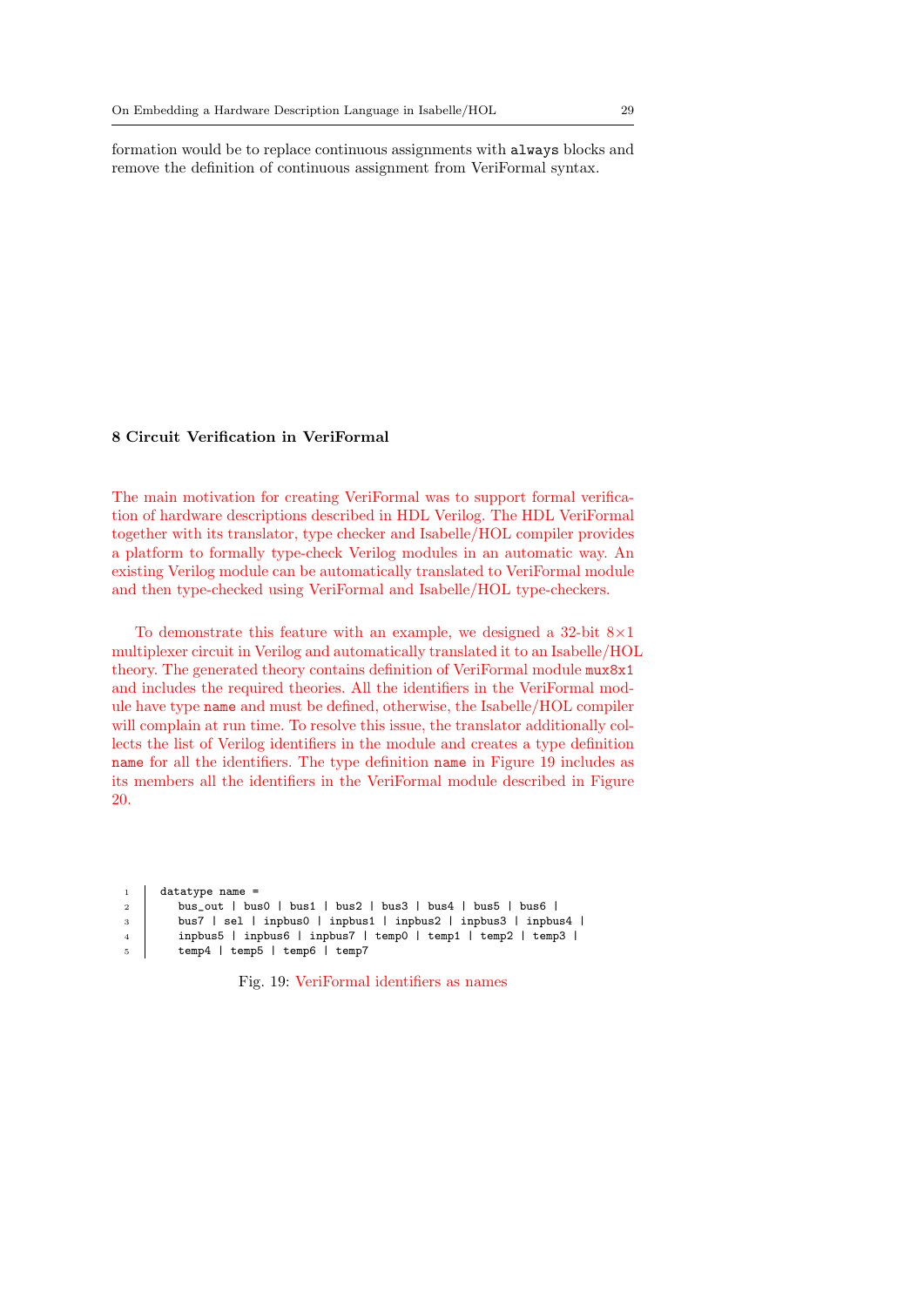| 1              | module ([bus_out,bus0,bus1,bus2,bus3,bus4,bus5,bus6,bus7,sel])                                                                                      |
|----------------|-----------------------------------------------------------------------------------------------------------------------------------------------------|
| $\overline{2}$ | $[output [31:0] [bus-out],$                                                                                                                         |
| 3              | input [31:0]<br>$[bus0]$ ,                                                                                                                          |
| $\overline{4}$ | input [31:0]<br>$[\text{bus1}],$                                                                                                                    |
| 5              | input [31:0]<br>$[bus2]$ ,                                                                                                                          |
| 6              | $input$ $[31:0]$<br>$[\text{bus3}]$ ,                                                                                                               |
| $\overline{7}$ | $input$ $[31:0]$<br>$[\text{bus4}]$ ,                                                                                                               |
| 8              | $input$ [31:0]<br>$[\text{bus5}],$                                                                                                                  |
| $\overline{9}$ | input [31:0]<br>$[\text{bus6}]$ ,                                                                                                                   |
| 10             | $input$ $[31:0]$<br>$[bus7]$ ,                                                                                                                      |
| 11             | $input$ $[2:0]$ $[sel]$ ,                                                                                                                           |
| 12             |                                                                                                                                                     |
| 13             | $reg$ [31:0]<br>[inpbus0],                                                                                                                          |
| 14             | wire [31:0]<br>[inpbus1],                                                                                                                           |
| $1\,5$         | wire [31:0]<br>[inpbus2],                                                                                                                           |
| 16             | wire [31:0]<br>$[$ inpbus $3]$ ,                                                                                                                    |
| $1\,7$         | wire $[31:0]$<br>$[$ inpbus $4]$ ,                                                                                                                  |
| 18             | wire [31:0]<br>$[$ inpbus $5]$ ,                                                                                                                    |
| 19             | wire [31:0]<br>$[$ inpbus $6]$ ,                                                                                                                    |
| 20             | wire $[31:0]$<br>$[$ inpbus $7]$ ,                                                                                                                  |
| 21             |                                                                                                                                                     |
| 22             | wire $[31:0]$<br>$[temp0]$ ,                                                                                                                        |
| 23             | wire $[31:0]$<br>$[temp1]$ ,                                                                                                                        |
| 24             | wire [31:0]<br>$[temp2]$ ,                                                                                                                          |
| 25             | wire [31:0]<br>$[temp3]$ ,                                                                                                                          |
| 26             | wire $[31:0]$<br>$[temp4]$ ,                                                                                                                        |
| 27             | wire $[31:0]$<br>$[temp5]$ ,                                                                                                                        |
| 28             | wire $[31:0]$<br>$[temp6]$ ,                                                                                                                        |
| 29             | wire $[31:0]$<br>$[temp7]$ ,                                                                                                                        |
| 30             |                                                                                                                                                     |
| 31             | assign #-1 $[n]$ inpbus0]= $n$ bus0,                                                                                                                |
| 32             | assign #-1 $\left[$ <sub>n</sub> inpbus1]= <sub>n</sub> bus1,                                                                                       |
| 33             | assign #-1 $\left[$ <sub>n</sub> inpbus2]= <sub>n</sub> bus2,                                                                                       |
| 34             | assign #-1 $[n$ inpbus3]= $n$ bus3,                                                                                                                 |
| 35             | assign #-1 $[n]$ inpbus4]= $n$ bus4,                                                                                                                |
| 36             | assign #-1 $\left[$ <sub>n</sub> inpbus5]= <sub>n</sub> bus5,                                                                                       |
| 37             | assign #-1 $\left[$ <sub>n</sub> inpbus6]= <sub>n</sub> bus6,                                                                                       |
| 38             | assign #-1 $[n$ inpbus7]= $n$ bus7,                                                                                                                 |
| 39             |                                                                                                                                                     |
| 40             | assign #-1 $\lceil (n \text{temp0}] \rceil = c \left( n \text{ sep0,3} \right)$ $\lceil (n \text{app0,3}) \rceil$ $\lceil (n \text{app0,3}) \rceil$ |
| 41             | assign #-1 $\lbrack n$ temp1]= <sub>c</sub> ( $\lbrack n$ sel[==] <sub>v</sub> (1,3)) $\lbrack n$ inpbus1 $\lbrack v(0,32)$ ,                       |
| 42             | assign #-1 $[ntemp2] = c(l_nse1[==]v(2,3))$ $nimplus2$ $v(0,32)$ ,                                                                                  |
| 43             | assign #-1 $[ntemp3] = c(l \ nsel[==] v(3,3))$<br>$n$ inpbus3 $v(0,32)$ ,                                                                           |
| 44             | assign #-1 $\lceil_{n}$ temp4]= <sub>c</sub> ( <sub>l</sub> $_{n}$ sel[==] <sub>v</sub> (4,3))<br>$n$ inpbus4 $v(0,32)$ ,                           |
| 45             | assign #-1 $\lceil_{n}$ temp5]= $_{c}$ ( $_{l}$ $_{n}$ sel[==] $_{v}$ (5,3))<br>$n$ inpbus5 $v(0,32)$ ,                                             |
| 46             | assign #-1 $[ntemp6] = c(l_nse1[==]v(6,3))$ $nimplus6$ $v(0,32)$ ,                                                                                  |
| 47             | assign #-1 [ $_n$ temp7]= $_c$ ( $_l$ $_n$ sel[==] $_v$ (7,3)) $_n$ inpbus7 $_v$ (0,32),                                                            |
| 48             |                                                                                                                                                     |
| 49             | assign #-1 $\left[\begin{smallmatrix}n \\ n \end{smallmatrix}\right]$ hus_out]=                                                                     |
| 50             | $_b$ ntempO [ ] $_b$ ntemp1 [ ] $_b$ ntemp2 [ ] $_b$ ntemp3 [ ]                                                                                     |
| 51             | $_b$ ntemp4 [ ] $_b$ ntemp5 [ ] $_b$ ntemp6 [ ] ntemp7]                                                                                             |
| $^{\rm 52}$    |                                                                                                                                                     |
| 53             | endmod                                                                                                                                              |
|                |                                                                                                                                                     |

Fig. 20: Type checking description of  $8\times1$  MUX using VeriFormal type checker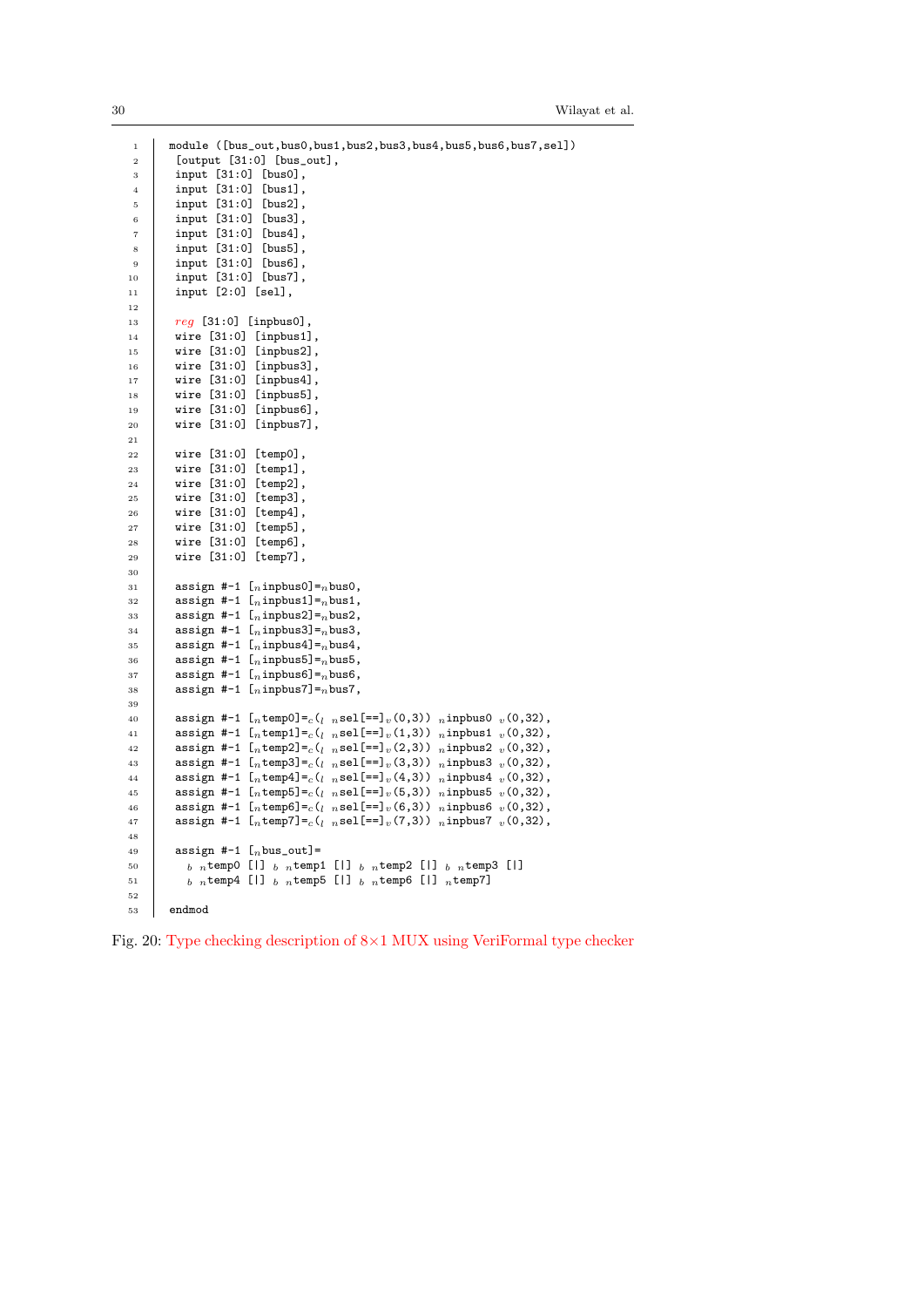The VeriFormal description mux8x1 was type checked for type errors using the command value "wfprog mux8x1". The predicate wfprog in VeriFormal returns True if the module conforms to certain typing rules defined in Correctness library, otherwise, it returns False. We intentionally introduced a type error by changing the type wire on line 13 to reg. The type checker predicate wfprog returned False. The Verilog version of the same erroneous module was not accepted by the Icarus Verilog simulator but accepted by Synopsys VCS 2014. 10 (online) simulator<sup>3</sup>. The reason, VeriFormal type checker and Icarus Verilog simulator did not accept it, was the type reg (line 13) of identifier inpbus0: an identifier of type reg cannot be driven by a continuous assignment. The Icarus Verilog 0.9.7 simulator captures this type error and complains as error: reg inpbus0; cannot be driven by primitives or continuous assignment. When the type of identifier inpbus0 is changed to wire in Verilog and VeriFormal modules, the Icarus Verilog, Synopsys VCS and VeriFormal simulators accept them.

Additionally, formal setting underneath VeriFormal and theorem proving facility of Isabelle/HOL may also be used to interactively prove correctness of VeriFormal expressions and modules. A simple example of such a verification is given in Figure 21. The well-formedness of the expression exp name q is checked interactively. The lemma well-formed-exp states that in the environment where identifier q is defined, the expression exp name q is well-formed.

Fig. 21: Proving well-formedness of VeriFormal expression

Furthermore, the type checker module of VeriFormal has been used to statically type check many other descriptions for type correctness [36]. VeriFormal has been successfully used to describe and verify hardware circuits [35]. A full adder circuit was implemented in VeriFormal using two half adders and a 3-to-8 lines decoder. These two different implementations of full adder circuit were checked equivalent in the executable VeriFormal simulator. Similarly, a 4-bit comparator circuit was described in VeriFormal and Verilog and the equivalence of both designs was checked by running them in VeriFormal and Icarus simulators. This kind of verification checks the correction of Verilog description against a formal specification of the same design in VeriFormal. The source codes of aforementioned designs are available at our Github repository at link https://github.com/wilstef/veriformal-fyp2017.

<sup>1 |</sup> lemma well-formed-exp: "wfexp [top\_in n2 n1 [q]] (exp\_name q)"

<sup>2</sup> apply (simp add: wfexp\_def env\_def)

done

<sup>3</sup> The online Synopsys VCS and Icarus Verilog simulators were accessed from URL https: //www.edaplayground.com/.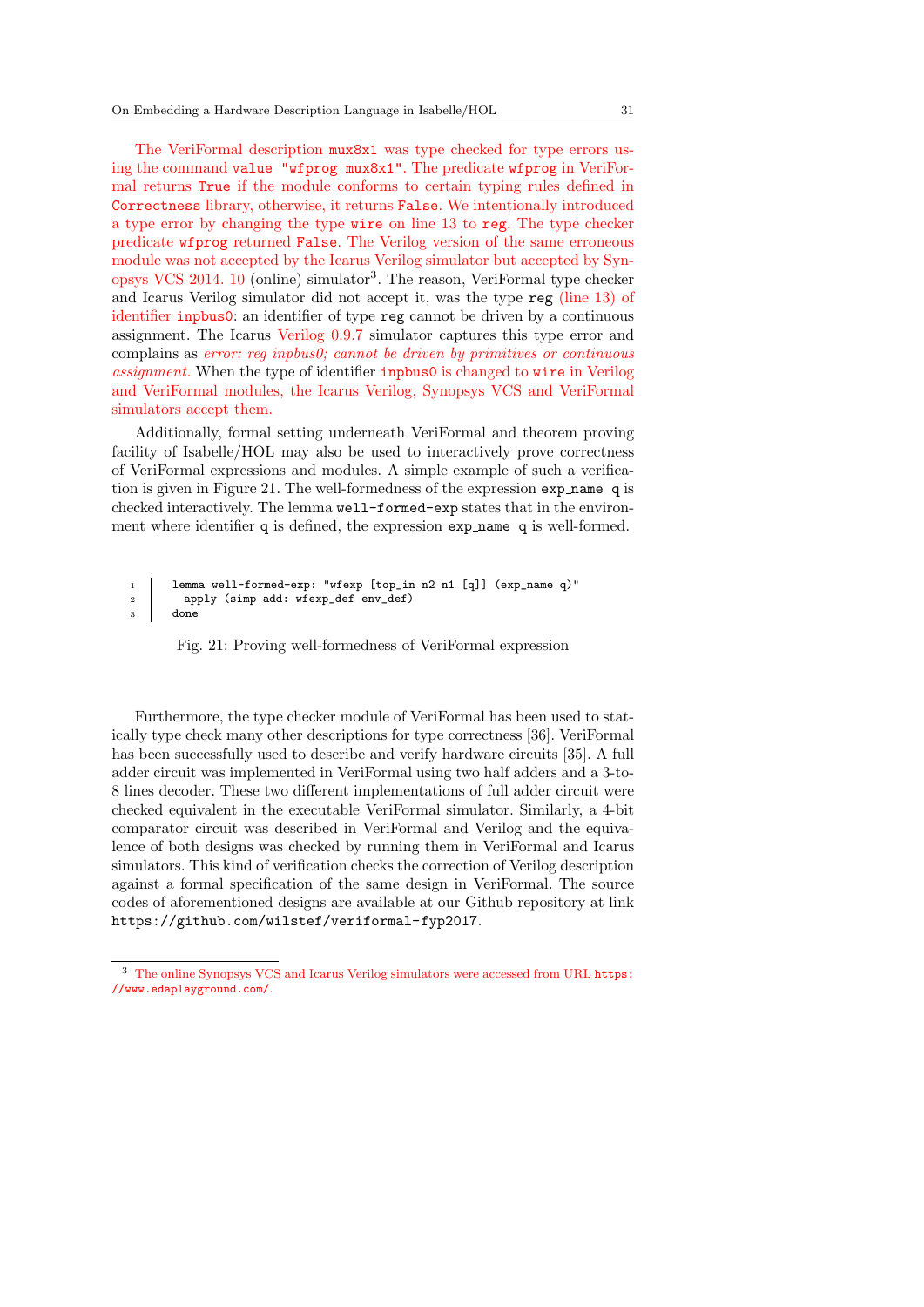## 9 Lessons Learned

Embedding domain-specific HDL in theorem provers is challenging but fun. There are very few HDL embedded in the logic of theorem prover and hence a detailed discussion on how the syntax of language constructs were defined and interpreted is important for programming language design and hardware verification community. Following is a non-exhaustive list of lessons learned during this work.

- Embedding domain-specific language in a theorem prover requires multidisciplinary expertise, namely in programming language design, the specific domain (e.g., hardware descriptions), the theorem prover itself and the logic behind it.
- Using a theorem prover as a host language provides many additional benefits: proof facility in the logic of theorem prover and static type checking of the programs.
- The type checker of theorem prover enforces the designer to choose unique constructor names for each production of the grammar which the compiler uses for disambiguation. Using pattern-matching on these constructors, the theorem prover allows one to formalize ambiguous and left-recursive grammars.
- Constructor names complicates translation from existing languages to the new one: these names must be put in proper places to create equivalent constructs in the new language.
- The notation feature in theorem prover facilitates making the new language similar to an existing known language, but the requirement of unique constructors restricts this facility.
- While defining HDL in theorem prover, formalizing terminating constructs can be as tricky as non-terminating constructs.

#### 10 Related Work

There is a huge body of work on domain-specific languages in general [53, 52] and on HDLs in particular. Domain-specific HDLs defined in [6, 41, 22, 46] do not have formal semantics with logic suitable for formal reasoning and hence are orthogonal to our work on VeriFormal. There are others HDLs with formal semantics, however, they are either not widely used [10, 12] as Verilog or include only a subset of constructs [42] or the underlying logic is not powerful and expressive [44] as the higher-order logic of Isabelle/HOL.

Programming languages tailored towards targeted domain, domain-specific, are more expressive and easy to learn as compared to general purpose programming languages. To define a DSL, it is either implemented as a standalone language with its own tools (external DSLs) or embedded in a host language (internal DSLs) [23]. The later approach is often preferred for DSLs [52] as it allows designers to leverage the host language tools. It is evident that functional programming features facilitate the embedded approach [26,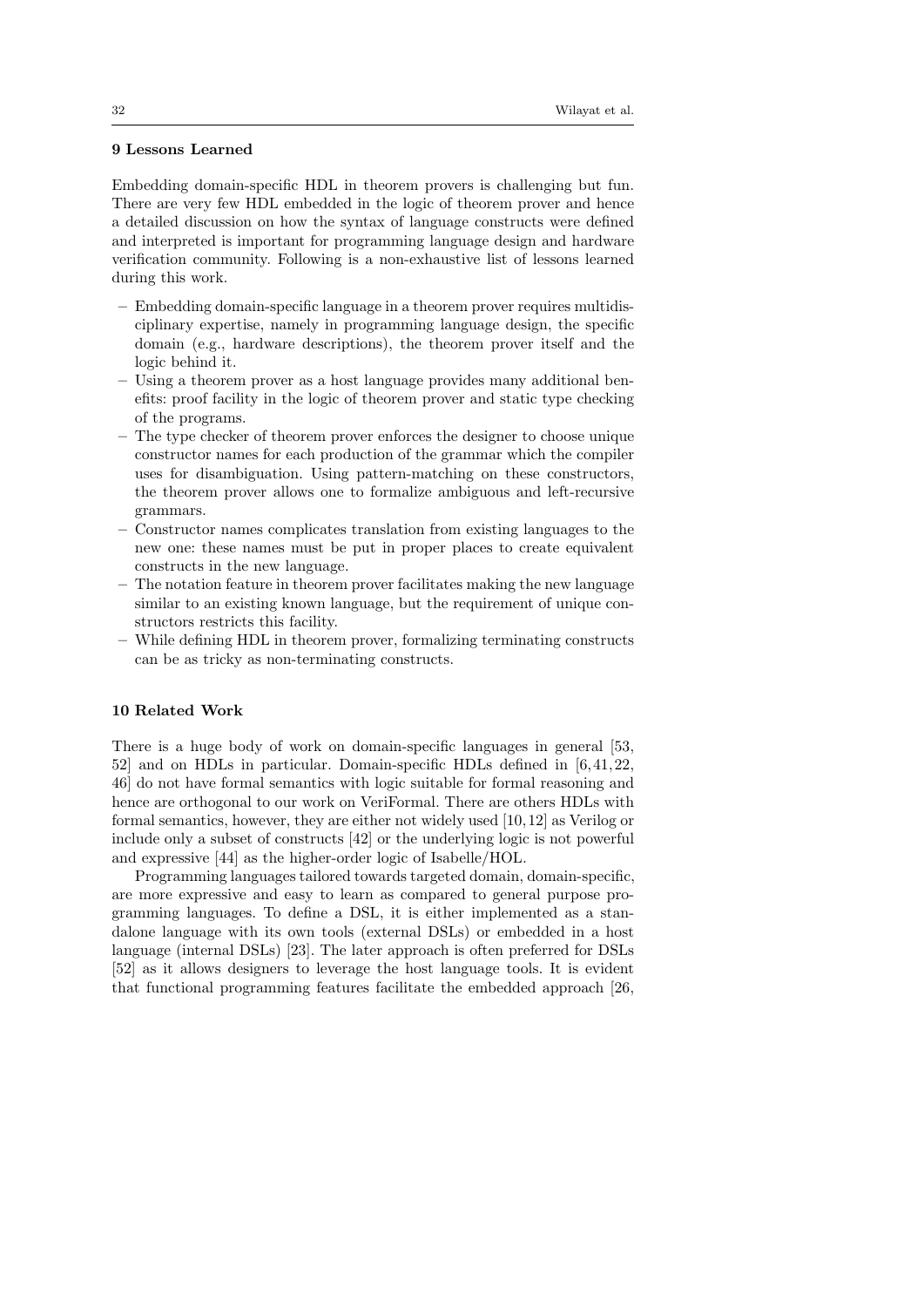25]. Tony Sloane [52] explored the trade offs between embedding and standalone approaches to language implementation. The author went on to sharing his experience of implementing DSLs, by embedding a simple imperative language in Scala [48]. In particular, the Scala language features that assisted in the embedding approach were investigated. Svenningsson and Axelsson [53] presented a technique for combining deep and shallow embedding approaches and demonstrated their technique by embedding a small functional language FunC. According to the authors, their technique keeps the deep embedding small, makes the embedded language extension easier and provides a natural programming interface to the embedded language. Mernik et al. [45] defined DSL development methodologies and guided language designers about when and how to to define a DSL. They also discussed systems for language development and tools to analyse the target domain of the language with the aim to speed up the language designs.

VeriFormal is not the only embedded HDL. Among many others are Chisel [6], PyMTL [41], MyHDL [22] and Bluespec [46]. The first one was embedded in Scala, the second and third were embedded in Python and the last one is a standalone language with strong type checking facility. None of these languages have formal semantics and can not be used for formal reasoning. Braibant et al. [13] defined a deep embedding of Fe-Si, a simplified version of the higher-level language Bluespec, in the theorem prover Coq. In a recent similar work, Choi et al. [15] developed a platform Kami for high-level parametric hardware specification. Kami is a formalized version of a sub-set of Bluespec in Coq. Both, Fe-Si [13] and Kami [15] differs VeriFormal in the level of hardware specification: Bluespec is used for high-level hardware specification while VeriFormal is a low-level language at RTL.

When programs in the language are desired to, in addition to execution, reason about them, the best choice is to embed the DSL in a language with both facilities: functional programming and theorem proving. Languages with both of these features are called interactive theorem provers, such as Isabelle/HOL [47] and Coq [7], to name a few. Boulton et al. [10] embedded three HDLs ELLA, SILAGE and VHDL in theorem prover HOL [1]. The semantics of the first two languages were represented denotationally in the logic of HOL (shallow embedding) whereas an interpreter was defined for VHDL to interpret program texts in an operational style (deep embedding). The embedded approach to ELLA and SILAGE differs in the type of data structure chosen for denotations: for the former, the denotations of programs are functions while they are relations for the later.

Gordon [27] embedded a non-executable simplified version of Verilog using mathematical notations. With the aim to demonstrate the semantic challenges of Verilog, the author included only a small subset of Verilog features and provided an informal operational semantics in English. Meredith et al. [44] defined an executable semantics for Verilog by embedding it in the tool Maude [17] with rewriting logic as the underlying logic. The formal semantics in Maude motivates the work in VeriFormal, however, the rewriting logic underneath Maude is inadequate in various reasoning scenarios [36]. Building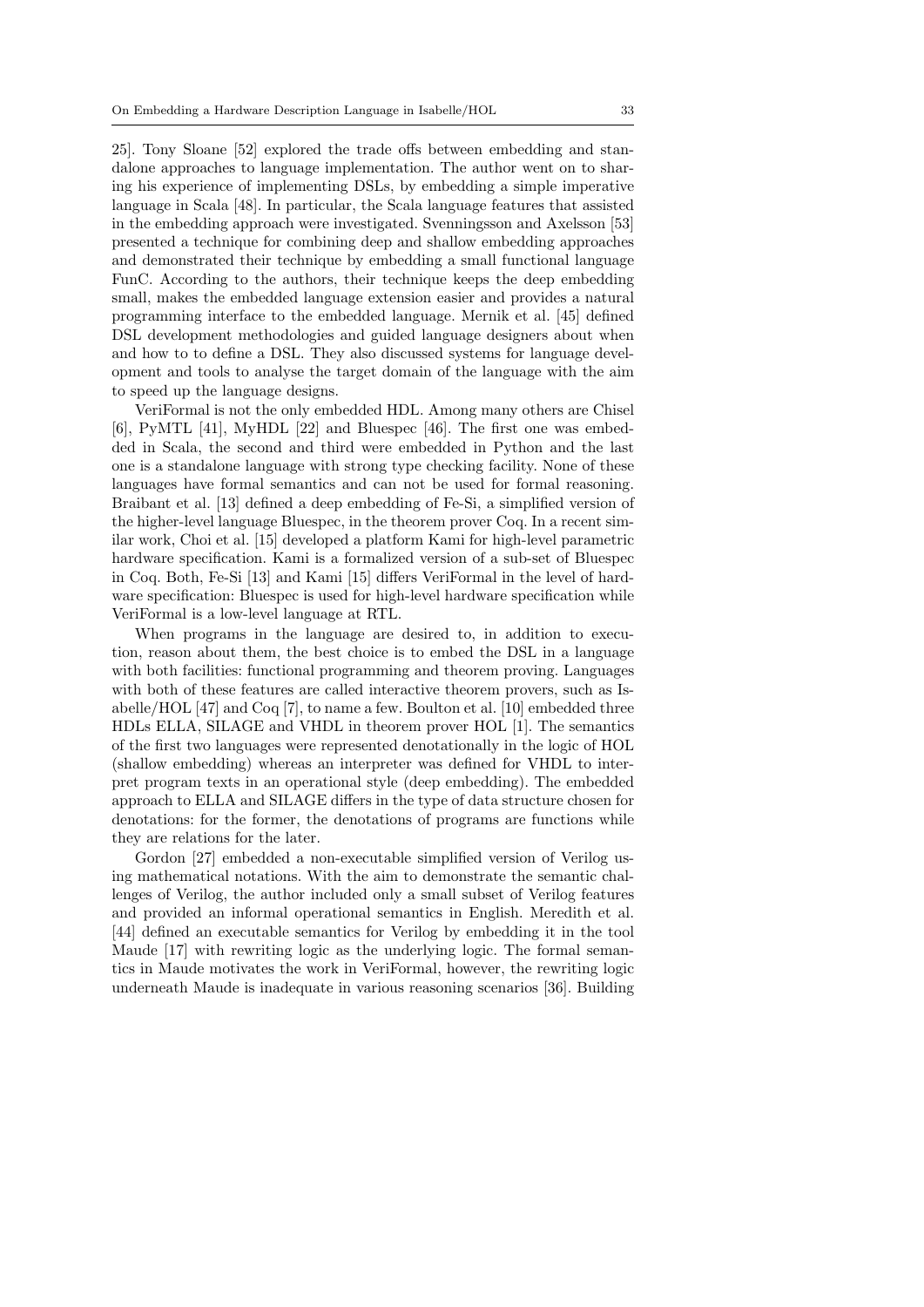upon the concepts behind proof-carrying code, Love et al. [42] implemented a framework by formalizing a synthesizable subset of Verilog in proof assistant Coq. Another closely related work is the HDL E [12], deeply embedded in theorem prover ACL2 [51], which models a subset of Verilog. The hardware units, designed as E modules using And-Inverter-Graph and Boolean function representations, can be symbolically simulated.

# 11 Conclusions

This work highlights the significance of embedding DSL in theorem prover and provides a basis for further research and developments towards compiler verification, verification of Verilog simulators and formal tools for hardware description language Verilog. To implement a domain-specific language, the designer either implements it as a standalone language or embed it using a general programming language. Embedding a DSL in a theorem prover results many additional benefits over other general purpose programming languages as the host languages: the tools of theorem prover can be used to statically type check and reason about programs defined in the embedded language. A domain-specific language, VeriFormal, embedded using the higher-order logic of theorem prover Isabelle/HOL was investigated in this research work. While embedding VeriFormal, a number of choices in language design were investigated. In particular, the challenges inherent to hardware description languages, were highlighted in the domain of theorem prover. Embedding a DSL in theorem prover, though, comes with a cost of confronting with defining total functions and understanding and programming in the syntax of the embedded language. VeriFormal currently supports simulation and formal reasoning and an extension towards synthesis is in future plans.

#### References

- 1. HOL Interactive Theorem Prover. https://hol-theorem-prover.org/. Accessed: 2018- 01-08
- 2. VeryPCC project. http://isabelle.in.tum.de/verypcc/. Accessed: 2017-11-22
- 3. Aho, A.V., Sethi, R., Ullman, J.D.: Compilers: principles, techniques, and tools, vol. 2. Addison-wesley Reading (2007)
- 4. Ashenden, P.J.: The designer's guide to VHDL, vol. 3. Morgan Kaufmann (2010)
- 5. Association, I.S., et al.: IEEE Standard for Verilog Hardware Description Language. Design Automation Standards Committee, 2005. IEEE Std 1364TM-2005
- 6. Bachrach, J., Vo, H., Richards, B., Lee, Y., Waterman, A., Avižienis, R., Wawrzynek, J., Asanović, K.: Chisel: constructing hardware in a scala embedded language. In: Proceedings of the 49th Annual Design Automation Conference, pp. 1216–1225. ACM (2012)
- 7. Barras, B., Boutin, S., Cornes, C., Courant, J., Filliatre, J.C., Gimenez, E., Herbelin, H., Huet, G., Munoz, C., Murthy, C., et al.: The Coq proof assistant reference manual: Version 6.1. Ph.D. thesis, Inria (1997)
- 8. Barthe, G., Forest, J., Pichardie, D., Rusu, V.: Defining and reasoning about recursive functions: a practical tool for the Coq proof assistant. In: International Symposium on Functional and Logic Programming, pp. 114–129. Springer (2006)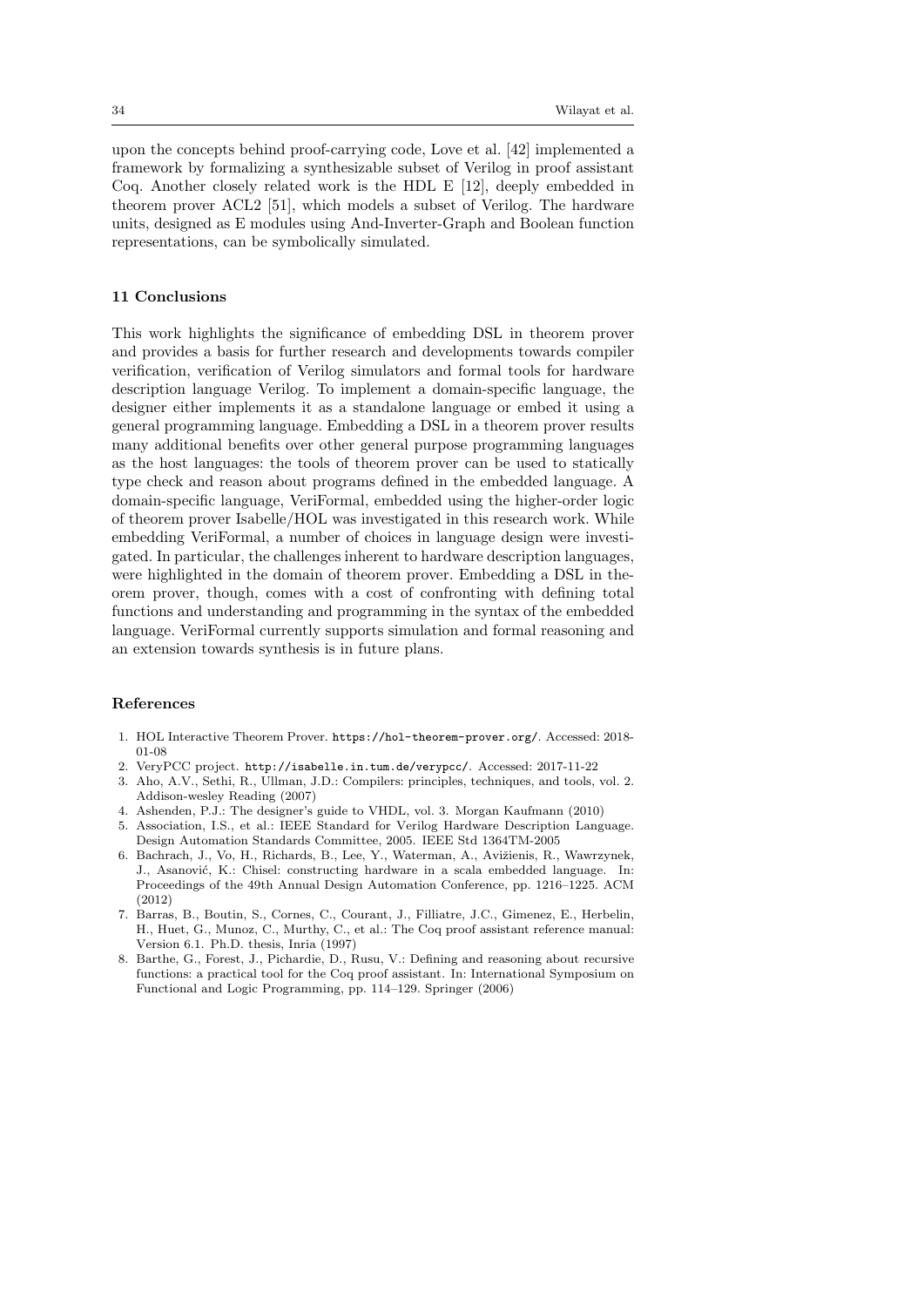- 9. Bohannon, A.: Foundations of web script security. University of Pennsylvania (2012)
- 10. Boulton, R.J., Gordon, A.D., Gordon, M.J., Harrison, J., Herbert, J., Van Tassel, J.: Experience with Embedding Hardware Description Languages in HOL. In: TPCD, vol. 10, pp. 129–156 (1992)
- 11. Bowen, J., Gordon, M.: A shallow embedding of Z in HOL. Information and software technology 37(5-6), 269–276 (1995)
- 12. Boyer, R.S., Hunt Jr, W.A.: The e language. In: Proceedings of the International Workshop on Hardware Design and Functional Languages. March (2007)
- 13. Braibant, T., Chlipala, A.: Formal verification of hardware synthesis. In: Computer Aided Verification, pp. 213–228. Springer (2013)
- 14. Bugliesi, M., Calzavara, S., Focardi, R., Khan, W.: CookiExt: Patching the browser against session hijacking attacks. Journal of Computer Security 23(4), 509–537 (2015)
- 15. Choi, J., Vijayaraghavan, M., Sherman, B., Chlipala, A., et al.: Kami: a platform for high-level parametric hardware specification and its modular verification. Proceedings of the ACM on Programming Languages 1(ICFP), 24 (2017)
- 16. Clarke, E.M., Grumberg, O., Peled, D.: Model checking. MIT press (1999)
- 17. Clavel, M., Durán, F., Hendrix, J., Lucas, S., Meseguer, J., Ölveczky, P.: The Maude formal tool environment. In: Algebra and Coalgebra in Computer Science, pp. 173–178. Springer (2007)
- 18. Compiler II, F.: Fpga express verilog reference manual, synopsys. Inc.-Ver (1999)
- 19. Compiler II, F.: Fpga express vhdl reference manual, synopsys. Inc.-Ver (1999)
- 20. Cuadrado, J.S., Izquierdo, J.L.C., Molina, J.G.: Comparison between internal and external dsls via rubytl and gra2mol. In: Formal and Practical Aspects of Domain-Specific Languages: Recent Developments, pp. 109–131. IGI Global (2013)
- 21. Dawson, J.: Isabelle theories for machine words. Electronic Notes in Theoretical Computer Science 250(1), 55–70 (2009)
- 22. Decaluwe, J.: MyHDL: a python-based hardware description language. Linux journal 2004(127), 5 (2004)
- 23. Fowler, M.: Domain-specific languages. Pearson Education (2010)
- 24. Ghosh, D.: DSL for the uninitiated. Communications of the ACM 54(7), 44–50 (2011)
- 25. Gibbons, J.: Functional programming for domain-specific languages. In: Central Euro-
- pean Functional Programming School, pp. 1–28. Springer (2013) 26. Gibbons, J., Wu, N.: Folding domain-specific languages: Deep and shallow embeddings
- (functional pearl). In: ACM SIGPLAN Notices, vol. 49, pp. 339–347. ACM (2014)
- 27. Gordon, M.: The semantic challenge of Verilog HDL. In: Logic in Computer Science, 1995. LICS'95. Proceedings., Tenth Annual IEEE Symposium on, pp. 136–145. IEEE (1995)
- 28. Grimm, T., Lettnin, D., Hübner, M.: A survey on formal verification techniques for safety-critical systems-on-chip. Electronics 7(6), 81 (2018)
- 29. Haftmann, F., Nipkow, T.: Code generation via higher-order rewrite systems. In: International Symposium on Functional and Logic Programming, pp. 103–117. Springer (2010)
- 30. Hanna, K., Daeche, N.: Specification and verification using higher-order logic. Computer hardware description languages and their applications pp.  $418-433$  (1985)
- 31. Hudak, P.: Building domain-specific embedded languages. ACM Computing Surveys  $(CSUR)$  28 $(4es)$ , 196 $(1996)$
- 32. Hunt Jr, W.A.: The mechanical verification of a microprocessor design. HDL Descriptions to Guaranteed Correct Circuit Designs pp. 89–129 (1987)
- 33. Hupel, L., Nipkow, T.: A verified compiler from isabelle/hol to cakeml. In: European Symposium on Programming, pp. 999–1026. Springer (2018)
- 34. Johnson, S.C.: Lint, a C program checker. Bell Telephone Laboratories Murray Hill (1977)
- 35. Khan, W., Azam, B., Shahid, N., Khan Abdul, M., Shaheen, A.: Formal verification of digital circuits using simulator with mathematical foundation. In: Materials Science Forum, vol. x, pp. x–x. Trans Tech Publ (2018)
- 36. Khan, W., Tiu, A., Sanán, D.: VeriFormal: An Executable Formal Model of a Hardware Description Language. In: SG-CRC, pp. 19–36 (2017)
- 37. Kosar, T., Bohra, S., Mernik, M.: Domain-specific languages: A systematic mapping study. Information and Software Technology 71, 77–91 (2016)